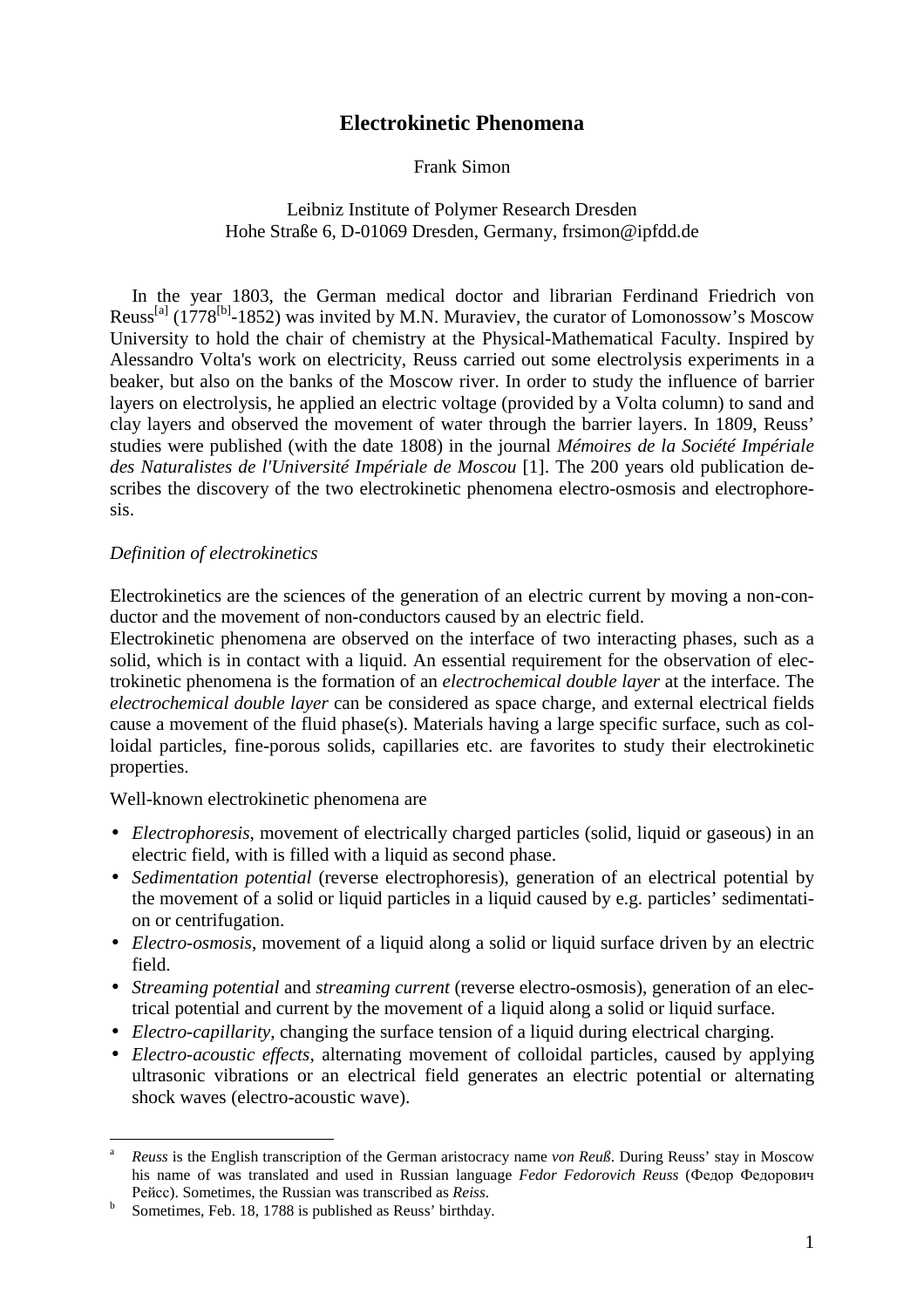#### *Electrochemical double layer and double layer models*

An insoluble solid, which is dipped in an aqueous electrolyte solution forms a solid/liquid interface. The interface is characterized by a different chemical potential  $\mu$  of the two interacting phases and a charge distribution, which is different from the bulk of the two phases. Freely moveable charge carriers (e.g. solvated ions) can be adsorbed on the solid surface. There, they can remain or initiate surface reactions, such as the dissociation of Brønsted-acid surface groups, the partly desorption of surface-bonded ions and the substitution of ions having a higher or lower number of charges (isomorphic substitution). In presence of an organic liquid, which does not contain ions, electrons can be transferred from the solid to the liquid phase (or vice versa) and charge-up the interface.



Fig. 1: Model of the electrochemical double layer according to Helmholtz's condenser model (a) and the potential  $\Psi$  in dependence on the distance z,  $\Psi = \Psi(z)$  (b);  $\Psi^s$  = surface potential.

From the excess of charges (regarded to the zero charge or charge neutrality of the bulk phase) at the solid/liquid interface an electric potential Ψ arises. The excess of charges at the interface is called *electrochemical double layer* (*DL*). In 1859, the *DL* was postulated by Quincke who discovered the streaming potential as well as streaming current and wanted to explain his and Reuss' electrokinetic phenomena [2]. The first *DL* model was developed by Helmholtz [3]. Helmholtz transferred his findings of the behavior of a simple plate condenser to the solid/liquid interface (Fig. 1, eq. 1).

$$
\sigma^s = -\frac{\Psi^s \cdot \varepsilon_0 \cdot \varepsilon_r}{z} \tag{1}
$$

(with  $\sigma^s$  = surface charge density,  $\Psi^s$  = surface potential, z = distance,  $\varepsilon_0$  = permittivity of the free space,  $\varepsilon_r$  = dielectric number)

The model by Helmholtz does not consider the mobility of the ions solved in the liquid phase. They can be attracted by the solid surface, but this directed force is simultaneously disturbed by the non-directed Brown's molecular movement. According to Gouy and Chapman a cloud of ions is situated near the solid surface (Fig. 2) [4, 5]. The charge distribution in this ion cloud is controlled by the attraction of the ions by the solid surface. The attraction lowers with increasing the distance z, and the influence of the Brown's molecular movement. In contrast to Helmholtz's assumption the ions in the cloud are not highly ordered. Hence, the ion cloud is called *diffuse layer* (diff). The Poisson equation (2) describes the correlation between potential  $\Psi$  and space charge density  $\rho$  for each point in the space.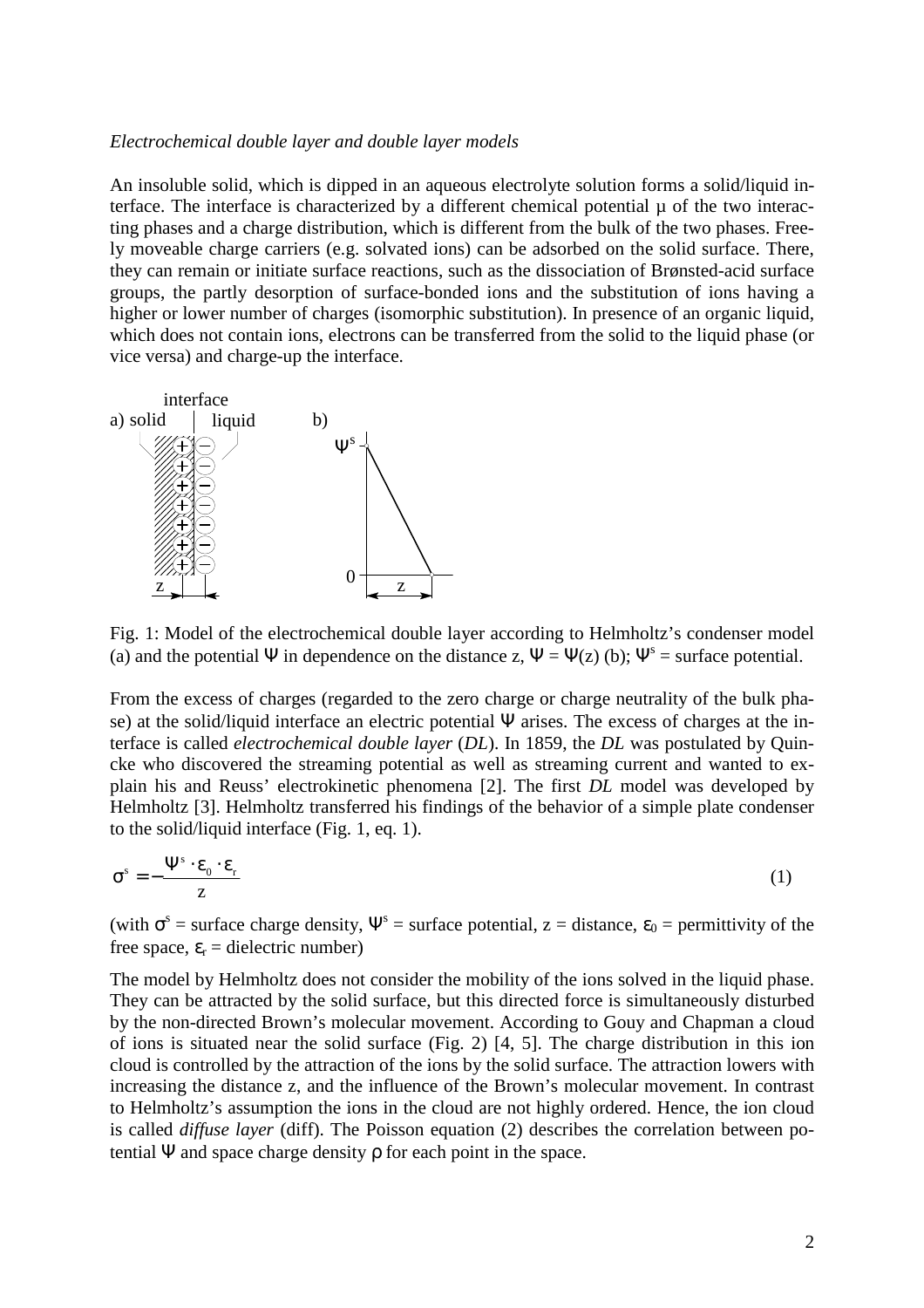

Fig. 2: Model of the electrochemical double layer according to Gouy and Chapman (a) and the potential  $\Psi$  in dependence on the distance z,  $\Psi = \Psi(z)$  (b);  $\Psi^s$  = surface potential,  $\sigma^s$  = surface charge density,  $\sigma^{\text{diff}}$  = charge density of the diffuse layer.

$$
\frac{d^2\Psi}{dz^2} = -\frac{\rho}{\varepsilon_0 \cdot \varepsilon_r} \tag{2}
$$

(with  $\Psi$  = potential, z = distance,  $\rho$  = space charge density,  $\varepsilon_0$  = permittivity of the free space,  $\varepsilon_r$  = dielectric number)

In order to get an expression describing the charge densities on the solid surface  $(\sigma^s)$  and the diffuse layer ( $\sigma^{\text{diff}}$ ) equation (2) has to be integrated considering the boundary conditions that  $\Psi = 0$  at  $z = \infty$  (in that case  $d\Psi/dz|_{z\to\infty} = 0$  and  $\rho|_{z\to\infty} = 0$ ) and  $\Psi = \Psi^s$  at  $z = 0^{[c]}$ . The unwieldy parameter space charge density  $\rho$  can be substituted by the concentration  $(c_i)$  of excess charge carriers situated in the diffuse layer (eq. 3)

$$
\rho = F \cdot [v \cdot c_{\oplus} - v \cdot c_{\ominus}] \tag{3}
$$

(with F = Faraday constant,  $v =$  valency,  $c_{\theta} =$  concentration of cations,  $c_{\theta} =$  concentration of anions)

If Brown's molecular movement controls the concentration of the cations and anions in the diffuse layer, their concentrations (c<sub>i</sub>) can be expressed by the Boltzmann distributions (4a and 4b).

$$
c_{\oplus} = c^{\infty} \cdot \exp\left[-\frac{z \cdot F \cdot \Psi}{R \cdot T}\right]
$$
 (4a)

$$
c \ominus = c^{\infty} \cdot \exp\left[-\frac{z \cdot F \cdot \Psi}{R \cdot T}\right]
$$
 (4b)

(with  $c^{\infty}$  = bulk concentration of ions,  $z$  = stoichiometric number, it is the ions' valency v considering the sign of the ions' charge:  $v \cdot [+1]$  for cations and  $v \cdot [-1]$  for anions,  $\Psi =$  potential, R  $=$  gas constant, T = absolute temperature [K])

For monovalent ions the integration of eq.  $2^{[d]}$  gives:

$$
\sigma^{\text{diff}} = \sqrt{8 \cdot \varepsilon_0 \cdot \varepsilon_r \cdot c^{\infty} \cdot R \cdot T} \cdot \sinh\left[\frac{F \cdot \Psi^s}{2 \cdot R \cdot T}\right]
$$
 (5)

c or  $(d\Psi/dz)|_{z=0} = -\sigma^s/[\epsilon_0 \epsilon_r].$ 

d All integration steps are provided in Ref. [6].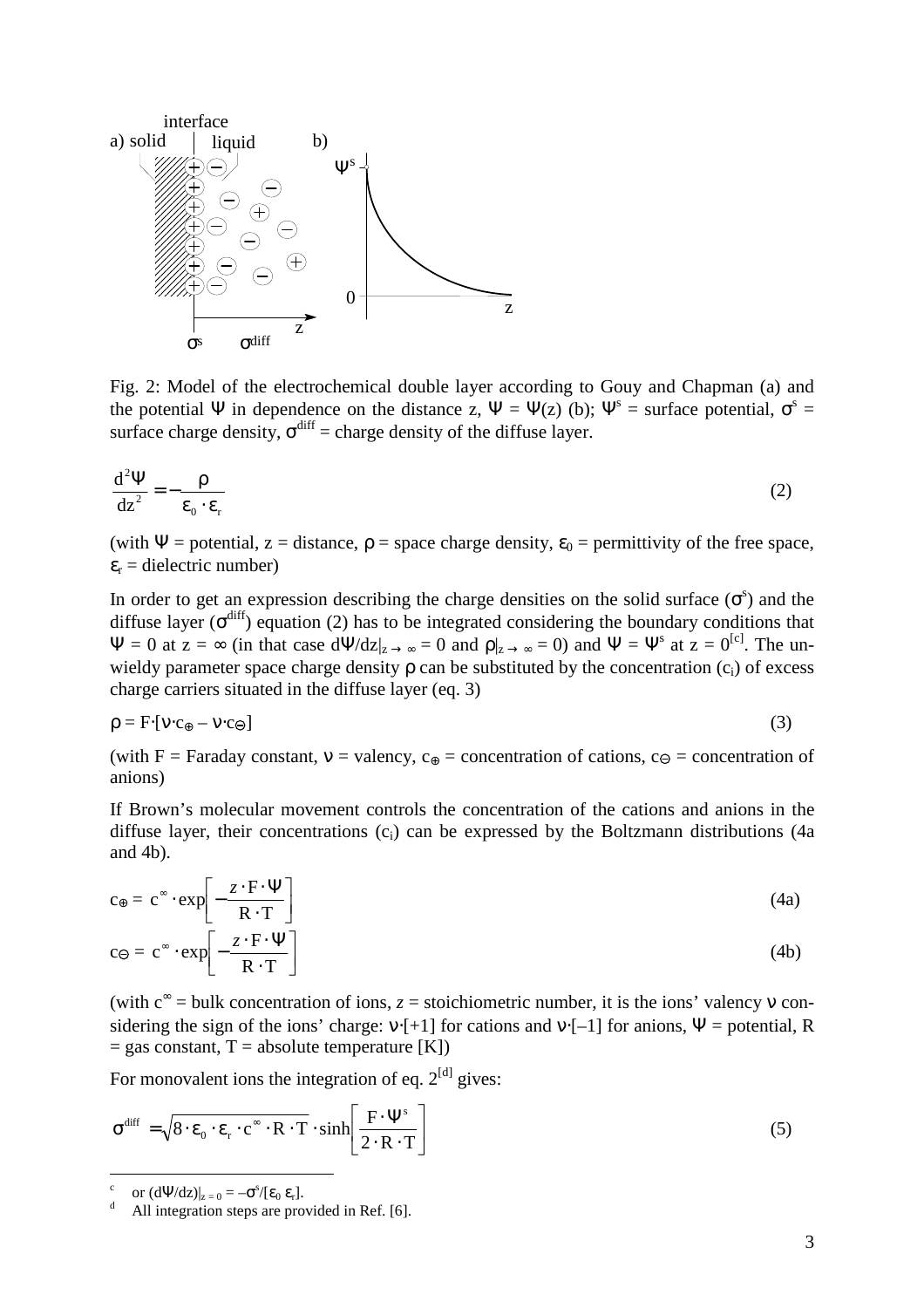The fundamental condition of charge neutrality requires  $\sigma^{\text{diff}} = -\sigma^{\text{s}}$ .

Equation (5) can be used to approximate the effective thickness of the electrochemical double layer. The effective thickness of the electrochemical double (d) can be defined as the z-position where the potential  $\Psi = (1/e)$  (e = Euler's number). With the condition  $\Psi = (1/e)$  equation (5) can be developed as progression with eq. (6) as the first term. For the approximation all further terms are neglected.

$$
\sigma^{\text{diff}} = F \cdot \Psi \cdot \sqrt{\frac{2 \cdot \varepsilon_0 \cdot \varepsilon_r \cdot c^{\infty}}{R \cdot T}} \rightarrow \Psi = \frac{\sigma^{\text{diff}}}{T} \cdot \sqrt{\frac{R \cdot T}{2 \cdot \varepsilon_0 \cdot \varepsilon_r \cdot c^{\infty}}}
$$
(6)

The distance d can be calculated by the solution of eq. (7), where the differential quotient  $(d\Psi/dz)|_{z=0}$  can be substituted by  $(-\sigma^s/[{\epsilon_0 \cdot \epsilon_r}] = \sigma^{diff}/[{\epsilon_0 \cdot \epsilon_r}]$ , the second boundary condition used to integrate eq. (2)

$$
\left(\frac{d\Psi}{dz}\right)_{z=0} = \frac{\Psi}{d}
$$
 (7)

Finally, for monovalent ions we get:

$$
d = \frac{1}{F} \cdot \sqrt{\frac{R \cdot T \cdot \varepsilon_0 \cdot \varepsilon_r}{2 \cdot c^*}} = \frac{1}{\kappa}
$$
 (8)

As can be seen in eq. (8), the effective thickness of the electrochemical double layer d equals the reciprocal of the Debye Hückel radius (κ). A low ion concentration gives an expanded double layer, while an increase of the ion concentration reduces the effective double layer thickness. This effect is called *compression of the electrochemical double layer*.



Fig. 3: Potential Ψ in dependence on the distance z,  $\Psi = \Psi(z)$  (b) for an electrochemical double layer according to Stern;  $\Psi^s$  = surface potential,  $\Psi^i$  = potential at the distance  $Z^i$ ,  $\sigma^s$  = surface charge density,  $\sigma^i$  = charge density of the immobile layer,  $\sigma^{diff}$  = charge density of the diffuse layer.

In 1924, Otto Stern combined the two models described above and created the first double layer model [6], which was suited to explain the electrokinetic phenomena. Later the Stern's model was multifariously modified and extended. Today, the so-called *GSCG model* (Gouy-Chapman-Stern-Grahame model [7]) is generally accepted to explain charging processes taking place on a solid/liquid interface and explaining the resulting electrokinetic phenomena.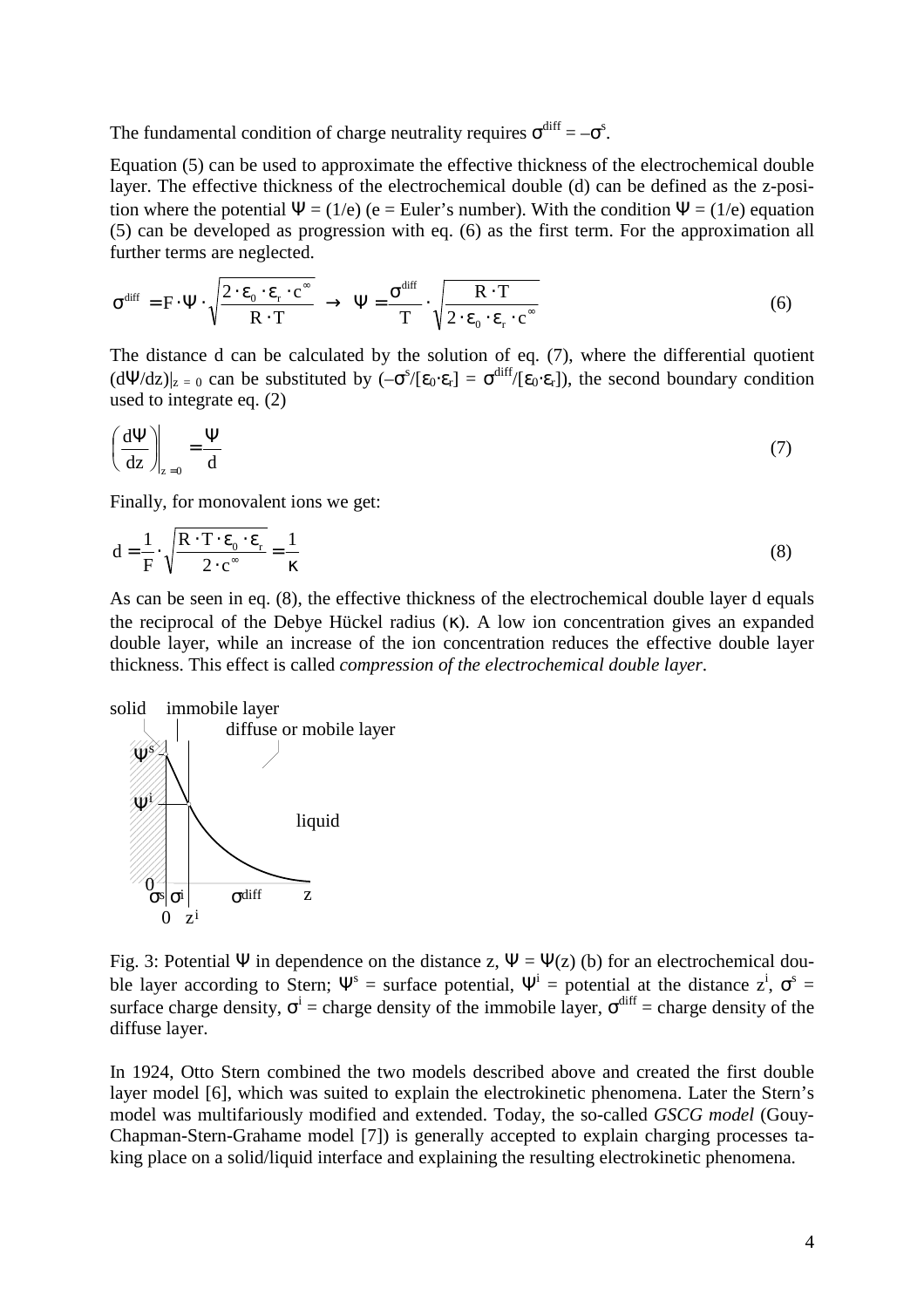According to Stern, freely moveable ions solved in the liquid phase were attracted by surface forces and irreversibly adsorbed on the solid surface. A so-called immobile layer with a thickness of z<sup>i</sup> is formed. This assumption corresponds to the model by Helmholtz. However, the irreversibly adsorbed ions do not fully compensate the oppositely charged carrier on the solid surface. Hence, a diffuse layer as described by Gouy and Chapman is formed to compensate the excess charges (Fig. 3). The fundamental charge neutrality is given by the sum of all charge densities  $\sigma^s + \sigma^i + \sigma^{diff} = 0$ . The surface charge density  $\sigma^s$  is given by Helmholtz's condenser model (eq. 9a) and the charge density of the diffuse layer confirms the Gouy-Chapman approach (eq. 9b).

$$
\sigma^s = -\frac{\varepsilon_0 \cdot \varepsilon_r}{z^i} \cdot (\Psi^s - \Psi^i)
$$
 (9a)

$$
\sigma^{\text{diff}} = \sqrt{8 \cdot \varepsilon_0 \cdot \varepsilon_r \cdot c^{\infty} \cdot R \cdot T} \cdot \sinh\left[\frac{F \cdot \Psi^i}{2 \cdot R \cdot T}\right]
$$
(9b)

(with  $\Psi^i$  = potential at the z<sup>i</sup> plane)

The charge density of the immobile layer  $\sigma^i$  corresponds to the number  $(n_j)$  of excess charges in the plane  $z^i$  (eq. 10 is only valid for monovalent ions, for other ions their valence  $v_j$  has to be multiplied with  $n_i$ ).

$$
\sigma^i = e_0 \cdot (n_{\oplus} - n_{\ominus}) \tag{10}
$$

(with  $e_0$  = elementary charge,  $n_{\oplus}$  = number of cations,  $n_{\ominus}$  = number of anions)

Ions of the liquid phase can be adsorbed  $(n^{ads})$  or be dissolved in the liquid's bulk phase  $(n^{solv})$ . The transport of an ion from the liquid's bulk phase to the plane  $z^i$  (Fig. 3) requires a amount of energy, the specific adsorption potential (ϕ, eq. 11).

$$
\varphi = \varphi_{\oplus} + e_0 \cdot \Psi^i \tag{11a}
$$
\n
$$
\varphi = \varphi_{\ominus} - e_0 \cdot \Psi^i \tag{11b}
$$

(with  $e_0$  = elementary charge,  $\phi_{\theta}$  = specific adsorption potential of cations,  $\phi_{\theta}$  = specific adsorption potential of anions,  $\Psi^i$  = potential at the z<sup>i</sup> plane)

As discussed for the Gouy-Chapman model the ion distribution near the solid/liquid interface can be expressed by a Boltzmann approach (eq. 12).

$$
\frac{n^{\text{ads}}}{n^{\text{solv}}} = \frac{n^{\text{ads}, \text{max}} - n^{\text{ads}}}{n^{\text{solv}, \text{max}} - n^{\text{solv}}} \cdot \exp\left[-\frac{\varphi}{k_B \cdot T}\right]
$$
(12)

(with  $n^{ads,max}$  = maximum number of ions, which can be adsorbed in the immobile layer,  $n^{solv, max}$  = maximum number of ions, which are solved in the liquid phase,  $k_B$  = Boltzmann constant)

Eqs. (11) and (12) were combined and put in eq. (10). It gives a practicable expression for the charge density of the immobile layer  $(\sigma^i)$ . Multiplying the equation with the Loschmidt constant (N<sub>L</sub>) we get molar values (N = n<sub>j</sub>·N<sub>L</sub>; F = e<sub>0</sub>·N<sub>L</sub>;  $\Phi_j = \varphi_j \cdot N_L$ ; R = k<sub>B</sub>·N<sub>L</sub>), (eq. 13):

$$
\sigma^{i} = F \cdot N \cdot \left[ \frac{1}{1 + \frac{1}{x} \cdot \exp\left[\frac{\Phi_{\oplus} + F \cdot \Psi^{i}}{R \cdot T}\right]} - \frac{1}{1 + \frac{1}{x} \cdot \exp\left[\frac{\Phi_{\ominus} - F \cdot \Psi^{i}}{R \cdot T}\right]} \right]
$$
(13)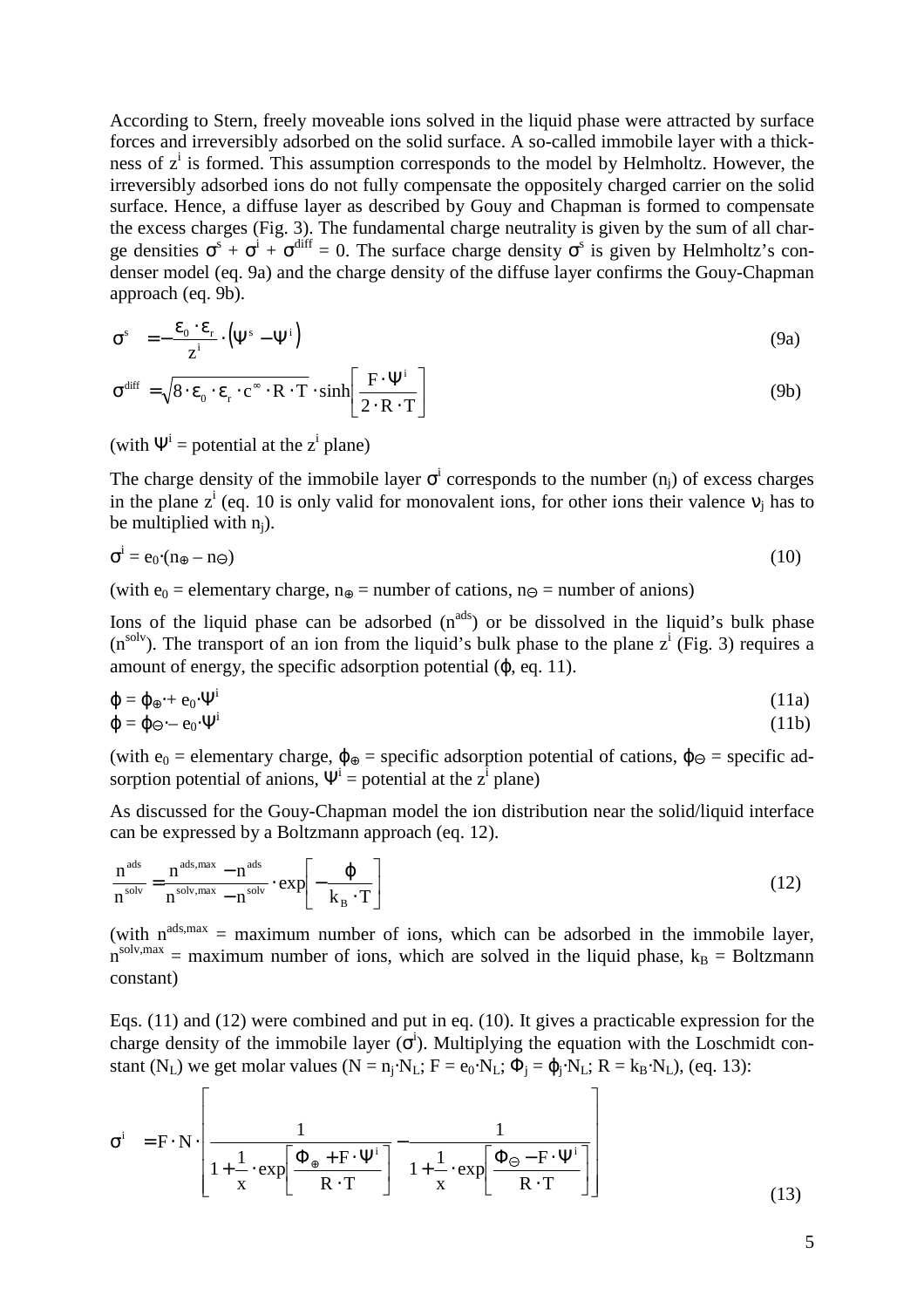(with x = molar fraction of the dissolved ions,  $x = n^{solv}/(n^{solv} - n^{solv, max})$ ;  $\Phi_{\oplus}$  = non-electrostatic or intrinsic adsorption free enthalpy of cations,  $\Phi_{\Theta}$  = non-electrostatic or intrinsic adsorption free enthalpy of anions)

Equation (13) seems to be very useful to characterize a solid surface, which is in contact with an aqueous solution. It contains the two very important parameters  $\Phi_{\oplus}$  and  $\Phi_{\ominus}$  controlling the adsorption behavior of ions and the charge formation mechanism on the solid surface. The two parameters describe the non-electrostatic or intrinsic adsorption free enthalpies for the ions dissolved in the solution. If ions are adsorbed on the surface an additional term considering the electrostatic interactions also contribute to the driving force of adsorption. The knowledge of the two parameters  $\Phi_{\oplus}$  and  $\Phi_{\ominus}$  is fundamental to describe the the chemical equilibrium of the solid/liquid system (see Chapter *Interpretation of electrokinetic measurements*).

The estimation of the two parameters describing the ion adsorption requires the determination of the potential at the plane between the immobile and diffuse layer  $\Psi^i(z^i)$ . Electrokinetic methods are established to measure a potential  $(\zeta)$ , which is around  $\Psi^i$ .



Fig. 4: Schematic build-up of the electrochemical double layer in the frame of electrokinetics. The block file shows an external force F, which is applied to move the liquid relative to the solid.

### *Electrokinetic potential – zeta-potential*

Fig. 3 schematically shows the build-up of an electrochemical double layer. According to Stern, the layer consists of an immobile and a diffuse layer. The immobile layer is between the *inner Helmholtz plane* (IHP) and the *outer Helmholtz plane* (OHP). In Fig. 3, the position of the *outer Helmholtz plane* is indicated by  $z^i$ . The solid surface  $(z = 0)$  can be considered as *inner Helmholtz plane*<sup>[e]</sup> (hence,  $\Psi^i = \Psi^{IHP}$ ). Sometimes, the two planes are also called *Stern plane*.

In order to reach a relative movement between the solid and the liquid phase an external force (F) is applied. In such an electrokinetic experiment the liquid has to move along the solid. Ions are firmly adsorbed in the *immobile layer* remain on the solid. Ions in the diffuse layer are transported with the liquid (Fig. 4). The relative movement requires a *slip plane* between the immobile and mobile part of the electrochemical double layer. The exact position of the

 $\overline{a}$ e Many scientists differentiate *surface* and *inner Helmholtz plane*. In thermodynamics and reality, a surface is not a mathematical line, it is rather a thin volume consisting of the solid and liquid phase. All agree that the *inner Helmholtz plane* must be very near the *surface*.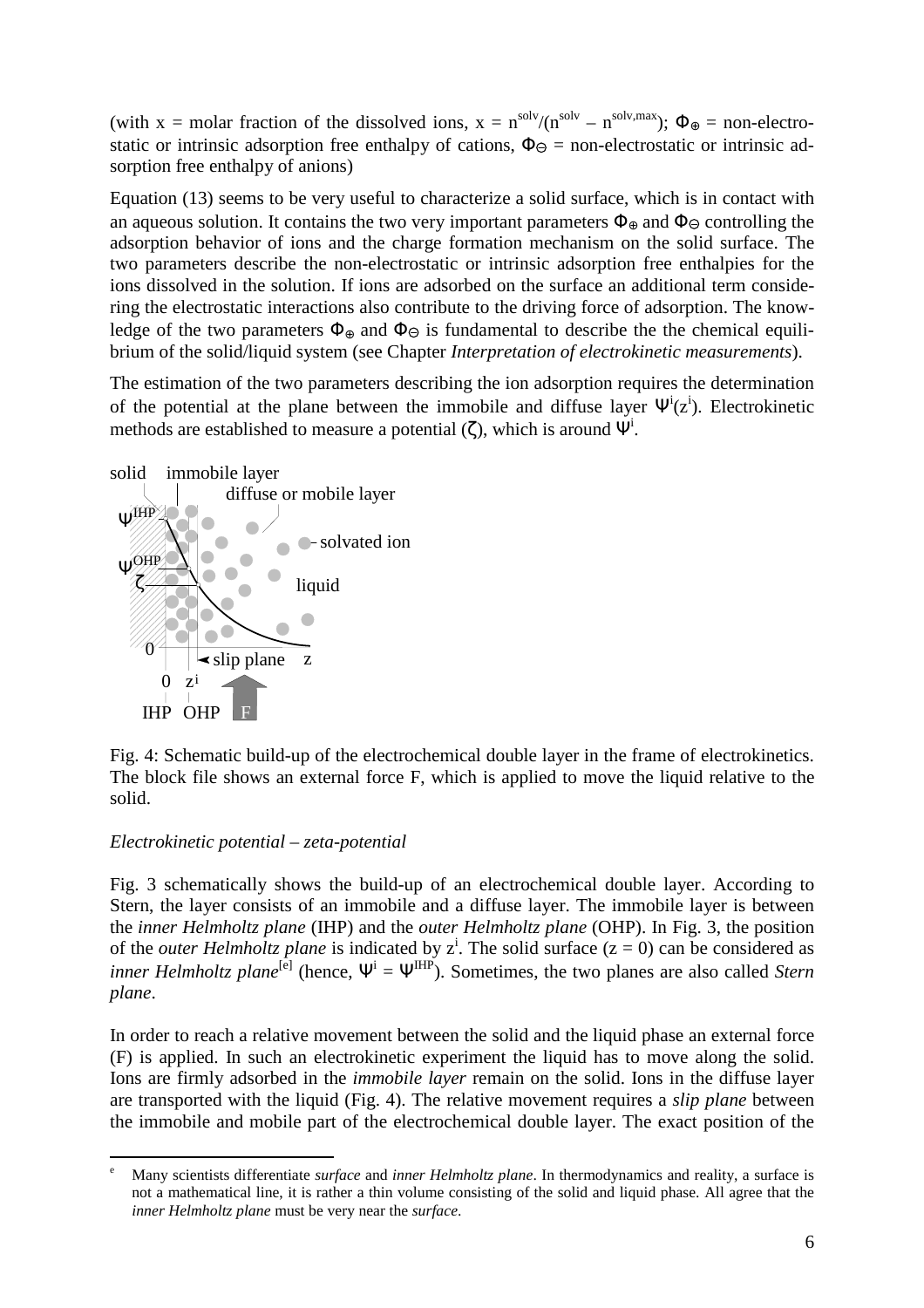*slip plane* is not clear [8]. It cannot be the *outer Helmholtz plane* because ions and their solvatation shell have a geometric extent; however the *slip plane* must be very near the *outer Helmholtz plane*.

The potential in the *outer Helmholtz plane*  $\Psi^{\text{OHP}}$  equals the potential  $\Psi^i$  at the z<sup>i</sup> position in the Stern model. Hence, in eq. (13)  $\Psi^i$  can be substituted by  $\Psi^{OHP}$ . If it is assumed that the *slip plane* is very closed to the *outer Helmholtz plane* the potential  $\Psi^{\text{OHP}}$  can be approximate by ζ  $(\Psi^{i} = \Psi^{OHP} \approx \zeta)$ , where  $\zeta$  is the potential in the *slip plane*. According to Freundlich, the potential of the *slip plane* is called *zeta-potential* [9] or electrokinetic potential. It can be indirectly determined by carrying out an electrokinetic experiment (see Chapter *Electrokinetic experiments*). The zeta-potential gives a very relevant information about the build-up of the electrochemical double layer because it reflects the mechanical equilibration of the force of ions' adhesion on the solid surface and the applied external force (F).

It is very important to point out that the *zeta-potential* is neither a property of a solid surface nor a property of a liquid or solution. It results from the coexistence of two phases and reflects the properties of the interphase formed between a solid and liquid phase. If the properties of the liquid phase, e.g. an aqueous electrolyte solution is changed (e.g. variation of the ion strength, pH value, concentration of surfactants etc.), the equilibrium between the solid and the solution is newly adjusted and a changed zeta-potential value will be determined (eq. 14).

$$
\zeta = \zeta(\text{solid/liquid}; \, \text{c}^{\infty}; \, \text{pH}; \, \dots) \tag{14}
$$

# *Electrokinetic experiments*

Electrokinetic experiments require the coexistence of two phases, usually a solid and a liquid phase. As mentioned above, during the experiment a relative movement between the solid and liquid phase has to be generated by an external force. Table 1 summarizes common electrokinetic experiments and informs about the force driving the relative movement between the solid and liquid phases (the electro-acoustic experiments will be separately discussed). Mostly, the shape of the solid sample (e.g. powder, sheet, fibers etc.) determines the selection of the suitable experiment. The electrokinetic experiments deliver measured values, which can be used as received or can be converted into the corresponding zeta-potential values.

|                                        | Electric force           | Mechanic force                               |
|----------------------------------------|--------------------------|----------------------------------------------|
| Liquid is immobile,<br>solid is mobile | Particle electrophoresis | Sedimentation and centrifuge<br>potential    |
| Solid is immobile,<br>liquid is mobile | Electro-osmosis          | Streaming potential and<br>streaming current |

Table 1: Survey of electrokinetic experiments (electro-acoustic experiments are not included)

### *Particle electrophoresis / micro-electrophoresis*

Solid particles are suspended in a liquid. During the electrophoresis experiment the suspension must be stable and no sedimentation of particles should take place. The particle concentration should be low that no turbidity or opacity is observed<sup>[f]</sup>. The size of the particle must allow to observe them by microscopic techniques<sup>[g]</sup>. In a measuring cell equipped with two

 $\overline{a}$ f For highly concentrated suspensions electro-acoustic experiments can be successfully employed.

g A special technique, using a so-called *mass transport analyzer* determine the mass of the solids transported from the anode space to the cathode space or vice versa.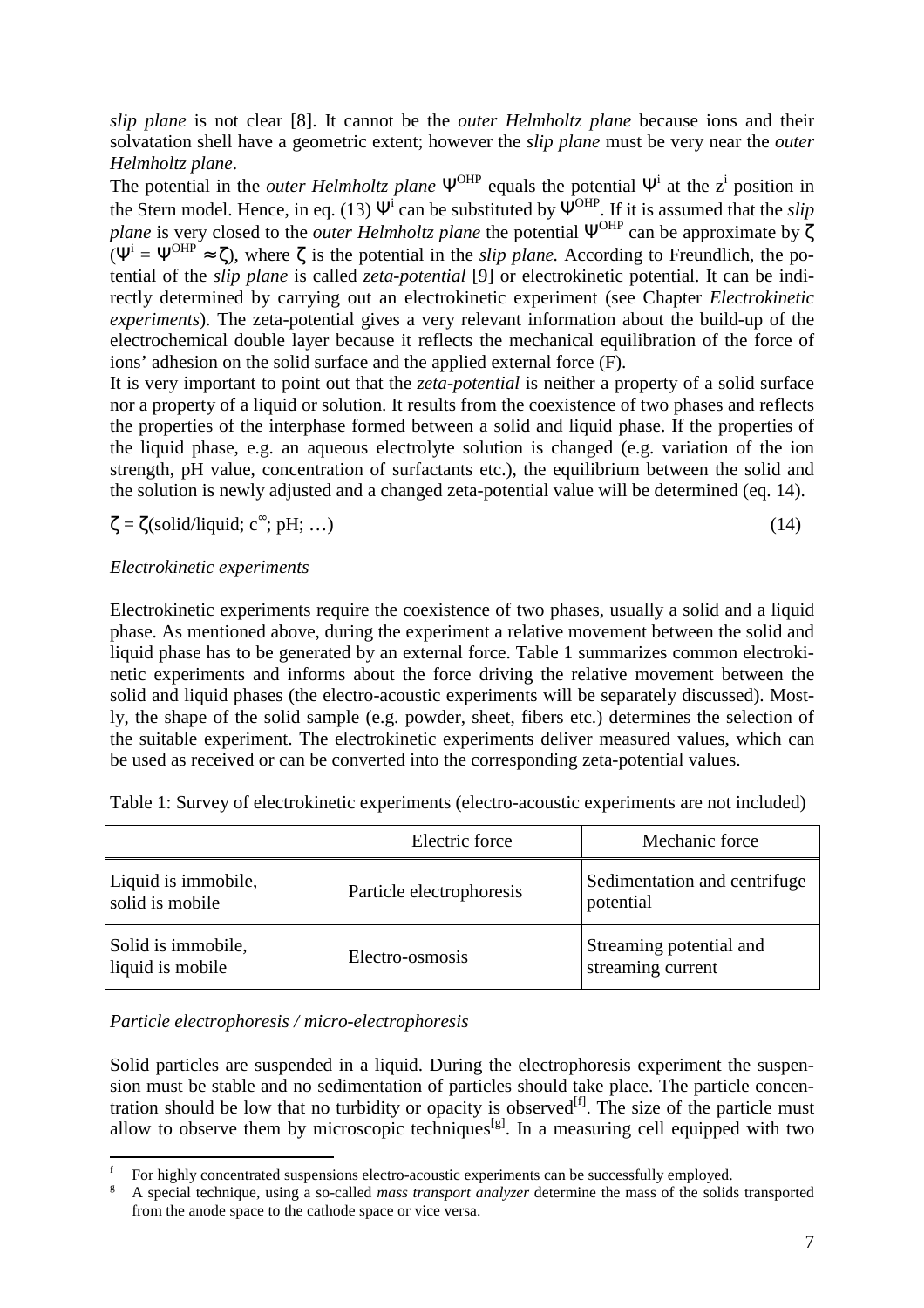electrodes an electric filed is applied to the suspension (Fig. 5). If the electric force  $F_{el}$  is in an equilibrium with the friction force  $F_{fr}$  ( $F_{el} = F_{fr}$ )<sup>[h]</sup>, a particle having a radius r moves with the constant *electrophoretic velocity*  $v_e$  (eq. 15). The velocity  $v_e$  can be determined by measuring the particle's way and the time or directly by laser anemometry.



 $\overline{a}$ 

Fig. 5: Principle of the particle electrophoresis: Particles are suspended in a liquid. The electrical field between the electrodes causes a particle movement. The velocity of the particles  $v_e$ is measured. (With  $r =$  radius of the particle,  $d =$  effective thickness of the electrochemical double layer,  $F_{el}$  = electric force,  $F_{fr}$  = friction force,  $U^{dc}$  = applied d.c. voltage, l = distance between the electrodes)

$$
v_e = -\frac{2}{3} \cdot \frac{\varepsilon_0 \cdot \varepsilon_r \cdot E \cdot \zeta}{\eta}
$$
 (15a)

$$
v_e = -\frac{2}{3} \cdot \frac{\varepsilon_0 \cdot \varepsilon_r \cdot U^{dc} \cdot \zeta}{\eta \cdot l}
$$
 (15b)

$$
v_e = -\frac{2}{3} \cdot \frac{\varepsilon_0 \cdot \varepsilon_r \cdot E \cdot \zeta}{\eta} \cdot f[\kappa \cdot r]
$$
 (15c)

$$
v_e = -\frac{\varepsilon_0 \cdot \varepsilon_r \cdot E \cdot \zeta}{\eta}
$$
 (15d)

(with E = electric field strength,  $\zeta$  = zeta-potential,  $\varepsilon_0$  = permittivity of the free space,  $\varepsilon_r$  = dielectric number of the liquid<sup>[i]</sup>,  $\eta$  = viscosity of the liquid<sup>[i]</sup>, U<sup>dc</sup> = applied d.c. voltage, l = distance between the electrodes,  $f[x \cdot r] =$  correction function explained below, the quotient  $v_e/E$  is called *electrophoretic mobility*, ue)

Equation (15a) is known as Hückel equation [10]. It is valid for particles with  $r \ll d$ , where d can be calculated according to eq. (8). A more general equation (eq. 15c) was derived by Hen-

h Electrical force is given by  $F_{el} = -E \cdot Q = -E \cdot C \cdot \zeta$  (with E = electric field strength; C = capacity;  $\zeta = \Psi$  = potential), where  $C = 4 \cdot \pi \cdot r \cdot \varepsilon_0 \cdot \varepsilon_r$ . The friction force  $F_{fr}$  is given by the Stokes' low  $F_{fr} = 6 \cdot \pi \cdot v_e \cdot r \cdot \eta$  (with  $\eta =$ viscosity).

i The use of the liquid's parameter is not fully correct. More correct is the use of the values valid for the slip plane. These values can be only approximated by models (see the IUPAC Report recommended at the end of this paper).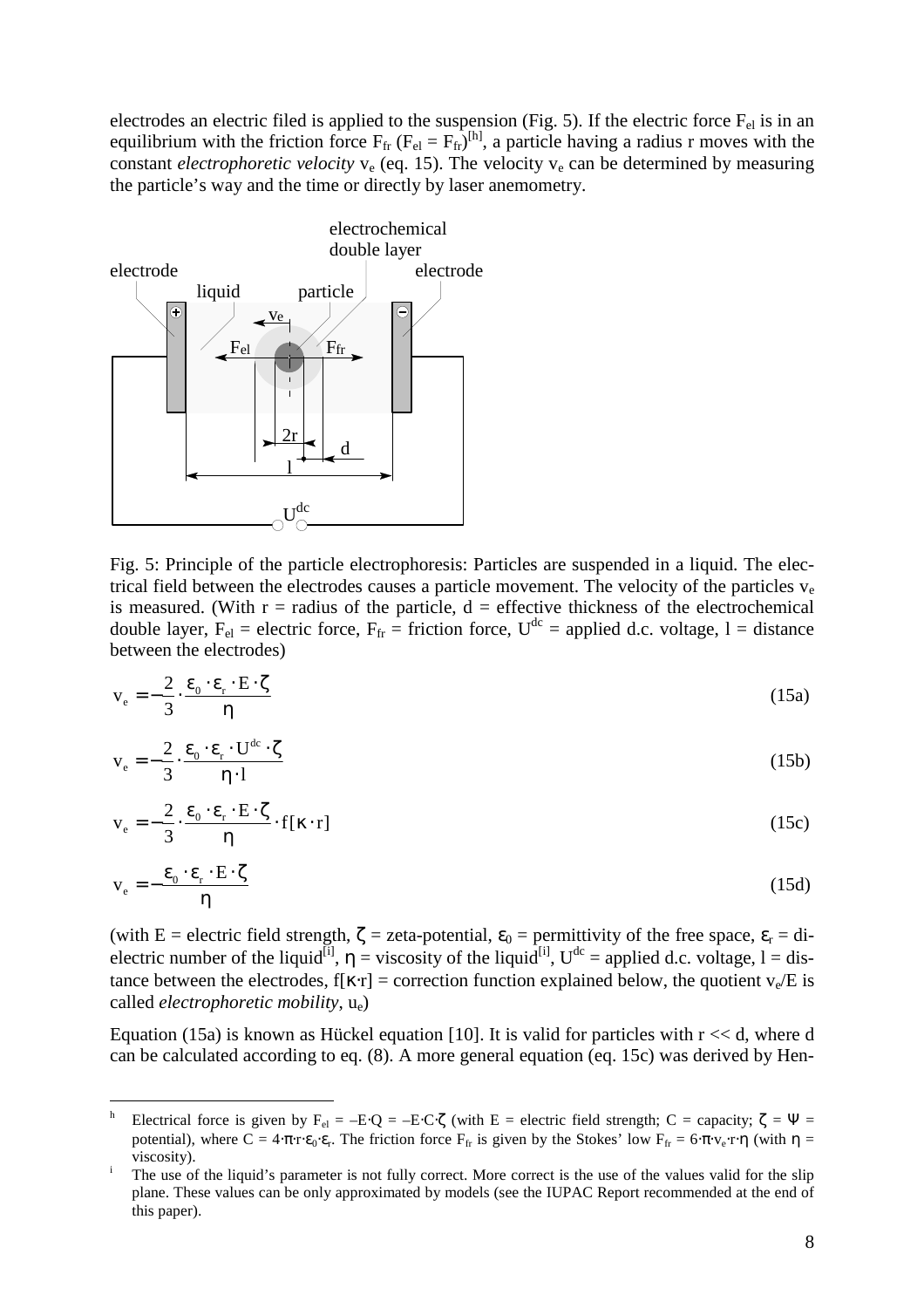ry [11]. It contains a function f[ $\kappa$ ·r] considering the ratio between the particles' radii and the effective thickness of the electrochemical double layer,  $d = 1/\kappa$ . In the case of  $r \approx d$  (usually given in moderately concentrated aqueous electrolyte solutions, e.g.  $c^{\infty} > 1 \cdot 10^{-4}$  mol $\cdot 1^{-1}$ , containing monovalent ions) the function f[ $\kappa$ ·r] approximates the factor 3/2. The corresponding equation (15d) is called Smoluchowski equation [12].

### *Electro-osmosis*

 $\overline{a}$ 

The stream of a liquid through a capillary tube may be driven by an applied voltage. In the case of an equilibrium between electric force  $F_{el}$  and the friction force  $F_{fr}$  ( $F_{el} = F_{fr}$ )<sup>[j]</sup> the liquid streams with a constant velocity through the capillary (Fig. 6). Along the *slip plane* the electrochemical double layer is sheared by the streaming liquid.



Fig. 6: Principle of the electro-osmosis: A liquid streams through a capillary driven by an electric field. The volume stream V of the liquid is measured. (With r = radius of the capillary,  $F_{el}$  = electric force,  $F_{fr}$  = friction force)

The integrations of the Poisson equation (eq. 2) and Fick's Second Law (see footnote j) give an expression for the streaming velocity in x-direction,  $v_x$  (eq. 16a):

$$
v_x = -\frac{\varepsilon_0 \cdot \varepsilon_r \cdot E \cdot \zeta}{\eta}
$$
 (16a)

$$
\dot{V} = \frac{V}{t} = -\frac{\varepsilon_0 \cdot \varepsilon_r \cdot U^{dc} \cdot \zeta \cdot q}{\eta \cdot L}
$$
\n(16b)

The velocity of the streaming liquid can be substitute by the volume stream ( $\dot{V} = v_x \cdot q$ , where q is the capillary's cross-section). The volume stream  $(\dot{V})$  can be easily measured by measuring a transported liquid volume (V) per time (t). The electric field strength (E) is the

$$
F_{fr} = -\eta \cdot V \cdot \left[ \frac{dv_x}{dx} \bigg|_{x+dx} - \frac{dv_x}{dx} \bigg|_{x} \right] \text{ (with } \eta = \text{viscosity, } V = \text{volume; } v_x = \text{velocity in } x\text{-direction, } x, z =
$$

j Electrical force is given by  $F_{el} = -E \cdot Q = -E \cdot V \cdot \rho$  (with  $E =$  electric field strength; V = volume;  $\rho =$  space charge density, see eq. 2). The friction force  $F_f$  is given by Fick's second low  $\overline{1}$  $\Gamma$ 

coordinates). For eq.'s (2) integration the potential at the slip plane is  $\Psi = \zeta$ , and  $\Psi = 0$  in the liquid's bulk phase (hence,  $d\Psi/dz = 0$ ). For integration Fick's Second Low, in the slip plane the velocity  $v_x$  is  $v_x|_{SP} = 0$ , in the liquids bulk phase  $v_x = v_x$ .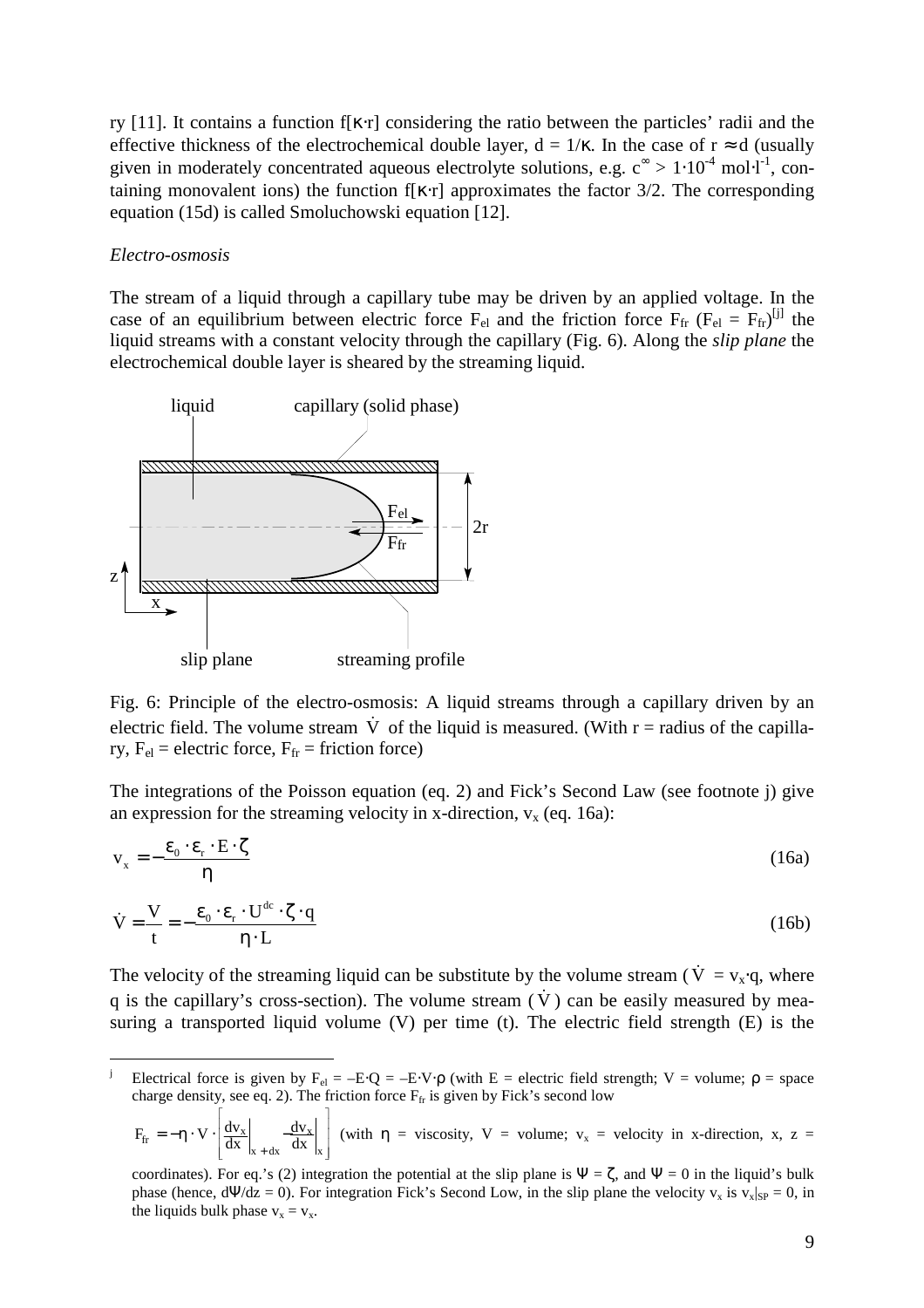quotient of the applied d.c. voltage  $(U^{dc})$  and the length of the capillary (L). Using these substitutions the corresponding Smoluchowski equation can be deviated from eq. (16a).

It is necessary to note, that eqs. (16a) and (16b) are only valid for a single capillary. Electroosmosis experiments are usually carried out on bundles of fibers or compact powder samples. These solids form diaphragms having unknown effective cross-sections (q) and capillary lengths (L). However, the ratio L/q (also called *cell constant*) can be experimentally determined, and in this way it is possible to use eq. (16b) also for studies on diaphragm-forming solids (e.g. fibers or fine powders). Ref. [13] summarizes different methods to determine the *cell constant* of a porous system.

A very comfortable method to determine the *cell constant* (L/d) and consider the increased solid's surface conductivity  $(\chi^s)$  was suggested by Fairbrother and Mastin [14]. According to the Ohm's laws the applied d.c. voltage is  $U^{dc} = R_x \cdot I$  (with  $R_x$  = electric resistance in the electroosmosis measuring cell filled with the measuring liquid, I = current) and  $R_x = 1/\gamma$ ⋅L/q (with  $\gamma$  $=$  specific conductivity,  $L/q =$  *cell constant*). In the diaphragm the specific conductivity ( $\chi$ ) is composed by the electrolyte's conductivity ( $\chi^{\infty}$ ) and the surface conductivity ( $\chi^{\infty}$ ):  $\chi = \chi^{\infty} + \chi^{\infty}$ . The surface conductivity can be neglected if the diaphragm is filled with a highly concentrated electrolyte solution, such as a 0.1 mol⋅l<sup>-1</sup> KCl solution. In that case, the *cell constant* is given by  $(L/q)^{0.1 \text{ M KCl}} = R^{0.1 \text{ M KCl}} \cdot \chi^{0.1 \text{ M KCl}}$ . However, a highly concentrated electrolyte solution is not suitable to carry out electro-osmosis experiments because the ion concentration in the bulk phase and the electrochemical double layer is not different and no potential can be expected between the solid and the liquid phase. The *cell constant*  $(L/q)^x$  of diaphragm filled with a diluted electrolyte solution, such as a 1⋅10<sup>-3</sup> mol⋅l<sup>-1</sup> KCl solution is given by  $(L/q)^x =$  $R^x \cdot \chi^x$ . The electric resistances  $R^{0.1 \text{ M KCl}}$ ,  $R^x$  (in the filled electro-osmosis measuring cell) and the conductivity  $\chi^{0.1 \text{ M KCl}}$  the can be easily measured<sup>[k]</sup>. The *cell constant* is a geometric parameter and independent of the applied electrolyte concentration:  $(L/q)^{0.1 \text{ M KCl}} = (L/q)^x$ . Hence the conductivity of a diaphragm filled with a diluted electrolyte solution can be expressed by  $\chi^x = (R^x)/(R^{0.1 \text{ M KCl}} \cdot \chi^{0.1 \text{ M KCl}})$ . With the first Ohm's law we get the *Fairbrother-Mastin approach* (16c):

$$
\dot{V} = -\frac{\varepsilon_0 \cdot \varepsilon_r \cdot I \cdot \zeta}{\eta} \cdot \frac{R^{0.1 \text{ m KCl}} \cdot \chi^{0.1 \text{ m KCl}}}{R^x}
$$
(16c)

(with  $I =$  electric current).

#### *Streaming potential and streaming current*

The streaming potential/streaming current experiment can be considered as the reverse electro-osmotic experiment. During the electro-osmosis an electric force is applied to move a liquid through a diaphragm. In the streaming potential/streaming current experiment an electrical potential and an electrical current is generated by a streaming liquid along a solid phase. The force to drive the liquid stream is usually produced by a pressure difference ( $\Delta p = p_1 - p_0$ , with  $p_1$  = filling pressure and  $p_0$  = outlet pressure) (Fig. 7).

In the state of equilibrium the generated streaming current  $I_{ss}$  must equal a reverse current  $I_{R}$ (eq. 17a). The streaming current  $I_{ss}$  is given by the sum of the transported charges per time, which is controlled by the volume stream  $(dV/dt = \dot{V})$  of the liquid and the space charge density ( $\rho$ ) along the solid/liquid interphase (eq. 17b).

 $I_{ss} = I_R$  (17a)

 $\overline{a}$ 

$$
(17a)
$$

k In the electro-osmosis measuring cell the surface conductivity contributes to the conductivity. Hence, the conductivity of the dilute electrolyte solution  $(\chi^x)$  cannot be exactly measured.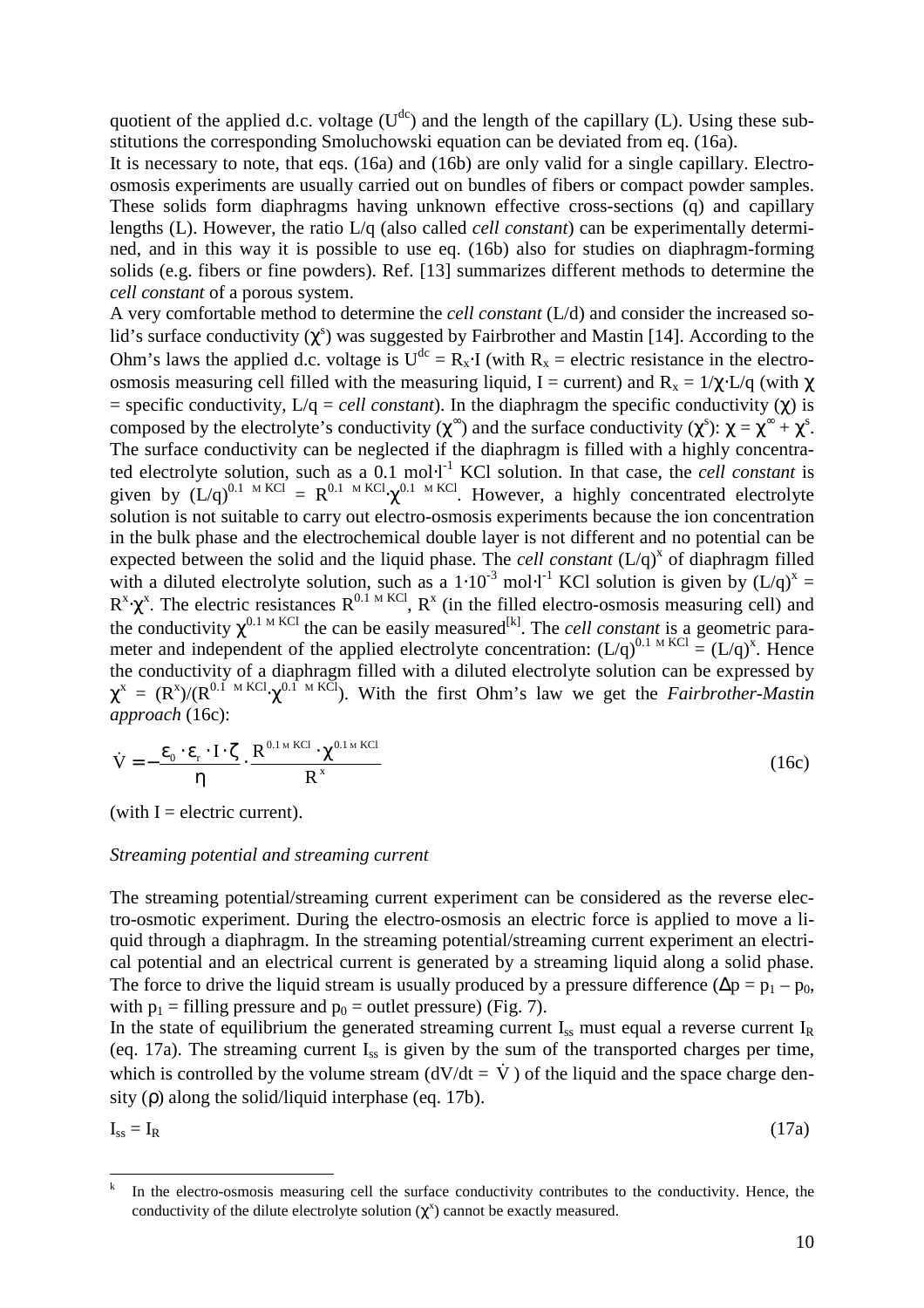$$
I_{ss} = -\int_{0}^{r} \rho \frac{dV}{dt}
$$
 (17b)

With eq. 2 we get:

 $\overline{a}$ 

$$
I_{ss} = \varepsilon_r \cdot \varepsilon_0 \cdot \int_0^r \frac{d^2 \Psi}{dz^2} \frac{dV}{dt}
$$
 (17c)

If the capillary is flown by a laminar liquid flow, the volume stream in a hollow cylinder, which is the typical shape of a capillary, can be calculated by the Hagen-Poiseuille law (eq. 17d). It bases on the equilibrium of the friction force  $(F_{fr})$  and hydrostatic force  $(F_{stat})^{[1]}$ .

$$
\frac{dV}{dt} = -\frac{(r-z)\cdot \pi \cdot dz \cdot \Delta p \cdot (2 \cdot r \cdot z - z^2)}{2 \cdot \eta \cdot L}
$$
\n(17d)

Eq. (17d) can be introduced in eq. (17c). The streaming current is only generated along the solid/liquid interphase near the capillary wall. Hence, z can be neglected. The integration of the increment  $\mathbf{r} \cdot (\mathbf{d}^2 \mathbf{Y}/d\mathbf{z}^2)$  dz from 0 to r and the substitution of the potential Ψ by  $\zeta$  gives:

$$
I_{ss} = -\frac{\Delta p \cdot \pi \cdot \varepsilon_{r} \cdot \varepsilon_{0} \cdot \zeta}{\eta \cdot L}
$$
 (17e)



Fig. 7: Experimental set-up (a) to measure the streaming potential and streaming current on a diaphragm consisting of a bundle of capillaries (the two electrodes are perforated). Fig. 7b visualizes the laminarly streaming liquid in a single capillary.

l With  $F_{fr} = F_{stat}$  we get for a streaming layer in the height z: -2⋅η⋅(r–z)⋅π⋅L⋅(dv<sub>z</sub>/dz) = (r–z)<sup>2</sup>⋅π⋅Δp (where L is the length of the streaming layer). The differential equations can be integrated from 0 to  $v_z$  and from 0 to z. Then, the velocity of the streaming layer in z position is given by:  $v_z = -\Delta p/(4 \cdot \eta \cdot L) \cdot (2 \cdot r \cdot z - z^2)$ . The volume stream in a hallow cylinder is given by:  $dV/dt = 2·(r-z)·\pi \cdot dz·v_z$ . With the expression for  $v_z$  from the Hagen-Poiseuille law we get:  $dV/dt = -(r-z) \cdot \pi \cdot dz \cdot \Delta p \cdot (2 \cdot r \cdot z - z^2)/(2 \cdot \eta \cdot L)$  (17d).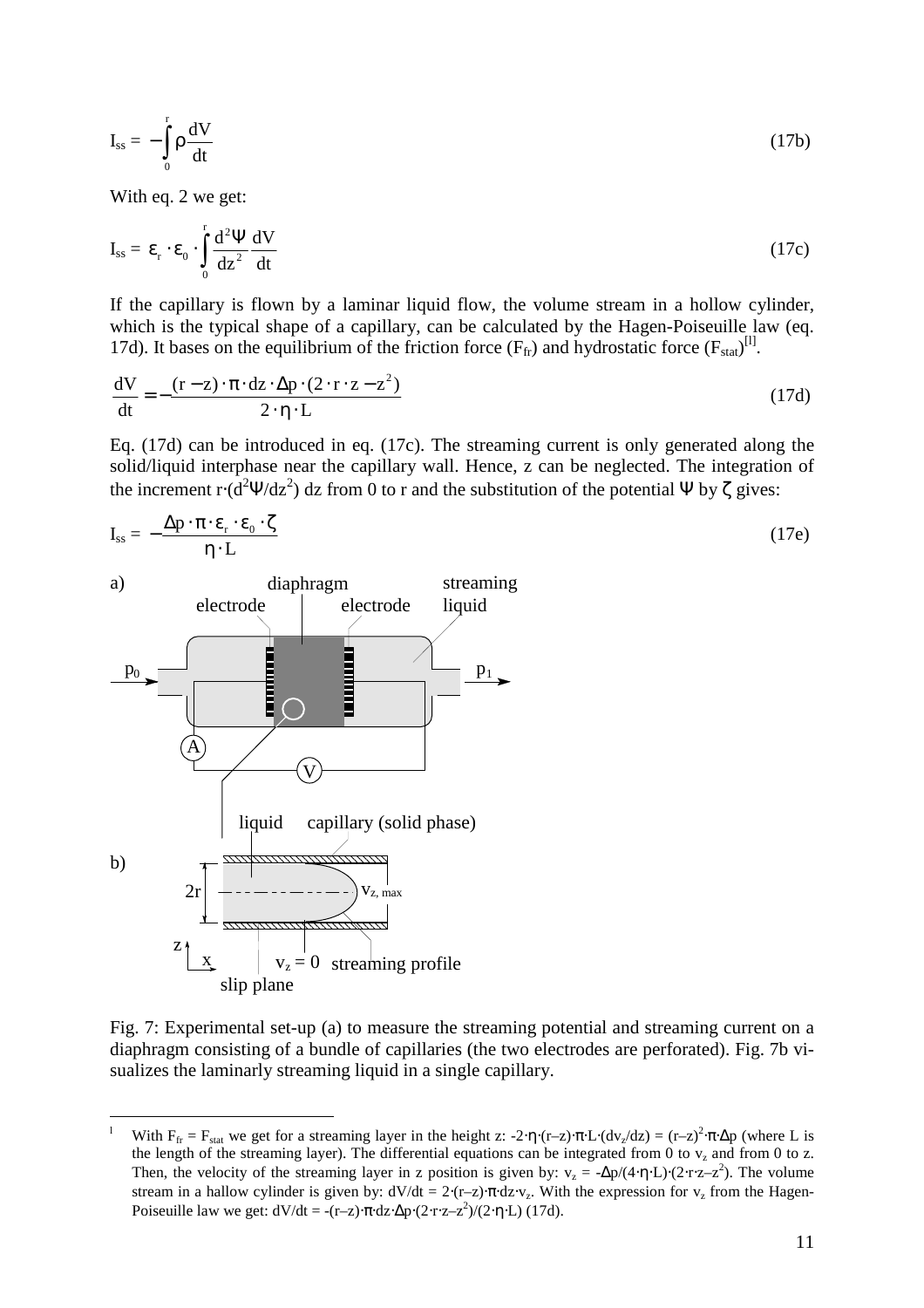According to Ohm's law the reverse current is  $I_R = U/R$ , where the resistance R can be expressed by the geometric ratio (or *cell constant*) L/q and the electric conductivity (χ). The capillary's cross section is  $q = r^2 \cdot \pi$ . Combining eqs. (17a) and (17e) we get the Smoluchowski equations to calculate the zeta-potential from streaming current and streaming potential measurements (eqs. 18). The two Smoluchowski equations are only valid for a single capillary. The use of capillary bundles (diaphragms) and the consideration of surface conductivity requires the same procedure explained in the Chapter *Electro-osmosis*. For studying sample surfaces with the method described here it is recommended to measure both the streaming potential (U/ $\Delta p$ ) *and* the streaming current (I/ $\Delta p$ <sup>[m]</sup>.

$$
\frac{U}{\Delta p} = -\frac{\varepsilon_r \cdot \varepsilon_0 \cdot \zeta}{\eta \cdot \chi} \tag{18a}
$$

$$
\frac{I}{\Delta p} = -\frac{\varepsilon_r \cdot \varepsilon_0 \cdot q \cdot \zeta}{\eta \cdot L}
$$
 (18b)

(with  $\eta$  = viscosity of the liquid<sup>[i]</sup>,  $\chi$  = specific conductivity, L = length of the capillary, q = cross section of the capillary, L/q = *cell constant*).

#### *Electro-acoustic phenomena*

In order to determine the zeta-potential of suspensions having a high fraction of solid particles (volume fraction of particles ca. 20 vol-%) the *electrokinetic sonic amplitude* (ESA) effect is used. A second way is the measurement of the *ultrasonic vibration potential* (UVP), which is also called CVP = *colloidal vibration potential* [15]*.*



Fig. 8: Principle of the *electrokinetic sonic amplitude* measurement: Particles are suspended in a liquid. The alternating electrical field between the electrodes causes a relative particle movement towards the liquid. The amplitudes of the emitted electro-acoustic waves were recorded as ESA signals by a microphone. (With  $U^{ac}$  = applied a.c. voltage with frequencies between 0.1 and 1 MHz, n = natural number,  $\lambda$  = wave length of the externally applied field.)

 $\overline{a}$ m The quotients were determined from measuring the potential (U) and the current (I) values in dependence on the pressure ( $\Delta p$ ), which is applied on the diaphragm. The slops of the graphs U = U( $\Delta p$ ) and I = I( $\Delta p$ ) must be constant.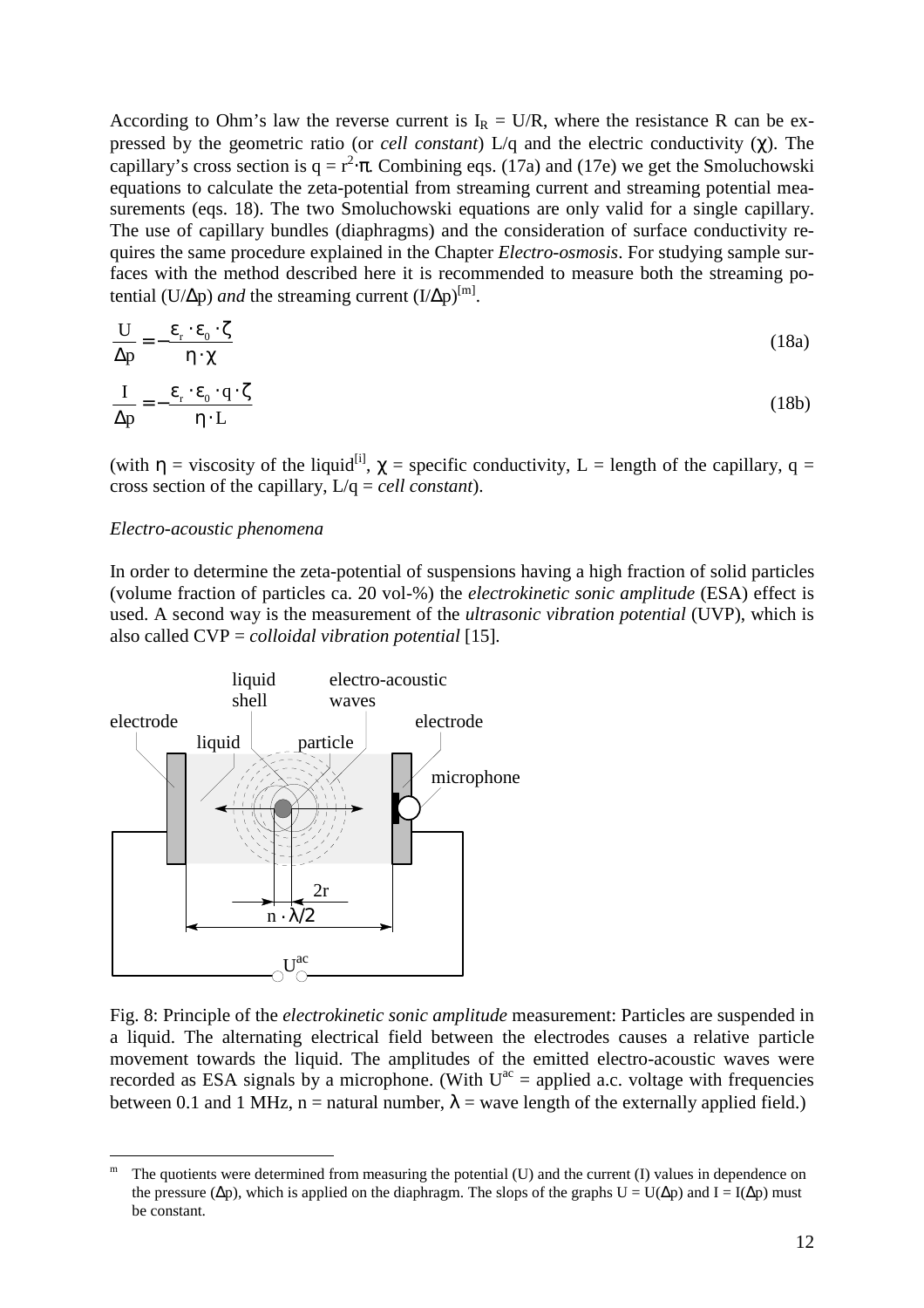For ESA measurements an alternating electrical field (frequencies between 0.1 and 1 MHz) is applied on a suspension (Fig. 8). The field force generates an alternating movement of the liquid's molecules and the suspended particles. If particles and liquid have different densities, the velocity of particles and liquid's molecules is different and a relative movement of particles towards the liquid can be observed. The relative movement between liquid and particle shears the diffuse part of the electrochemical double layer near the solid surface. This is the same scenario as described for particle electrophoresis. In contrast to the micro-electrophoresis experiment, during the ESA measurement the external electrical field is alternating and the particle's direction of movement is also alternating. As response acoustic waves are generated. The pressure amplitudes (ESA in Pa/[V⋅m]) and the frequency of the emitted acoustic waves are recorded by a microphone. From the ESA signal the *electrophoretic mobility* (ue) can be calculated (eq. 19a). Shifts in the frequency can be used to determine the main particle diameter.

$$
u_e = -\frac{ESA}{\phi \cdot \Delta \rho_{sl} \cdot c_s} \tag{19a}
$$

(with  $\phi$  = volume fraction of the suspended particles,  $\Delta \rho_{sl}$  = amount of the difference between the liquid's and particle's density,  $c_s$  = velocity of sound in the suspension).

As described for micro-electrophoresis experiments the *electrophoretic mobility* (ue) can be used to calculate the zeta-potential. However, the alternating field requires a modification of the Henry equation (15c) with an additional complex function **G** compensating the periodic speed-up and retardation of the suspended particles (eq. 19b). Function **G** depends on the angular frequency  $(\overline{\omega})$  of the applied electrical field. More information can be found in Ref. [15].

$$
u_e(\boldsymbol{\omega}) = -\frac{2}{3} \cdot \frac{\varepsilon_0 \cdot \varepsilon_r \cdot \zeta}{\eta} \cdot f[\kappa \cdot r] \cdot G[\boldsymbol{\omega}]
$$
 (19b)

The second electro-acoustic method, the measurement of the *ultrasonic vibration potential*  (UVP) can be considered as reversal to the ESA experiment. Via the microphone alternating acoustic waves are applied. They generate a relative movement between the solid and the liquid phase and shears the diffuse part of the electrochemical double layer. The shift between particle and its liquid shell is connected with a lateral separation of opposite charge centers. The so formed dipole alternates with the frequency of the applied acoustic waves. The generated potential is tapped by the electrodes.

The advances of the electro-acoustic methods is their application to study turbid and highly concentrated suspensions, sludge or ceramic slurries. The size of the suspended particles could range from a few nanometers to about 100 µm. Stirring the suspension does not effect the measurement.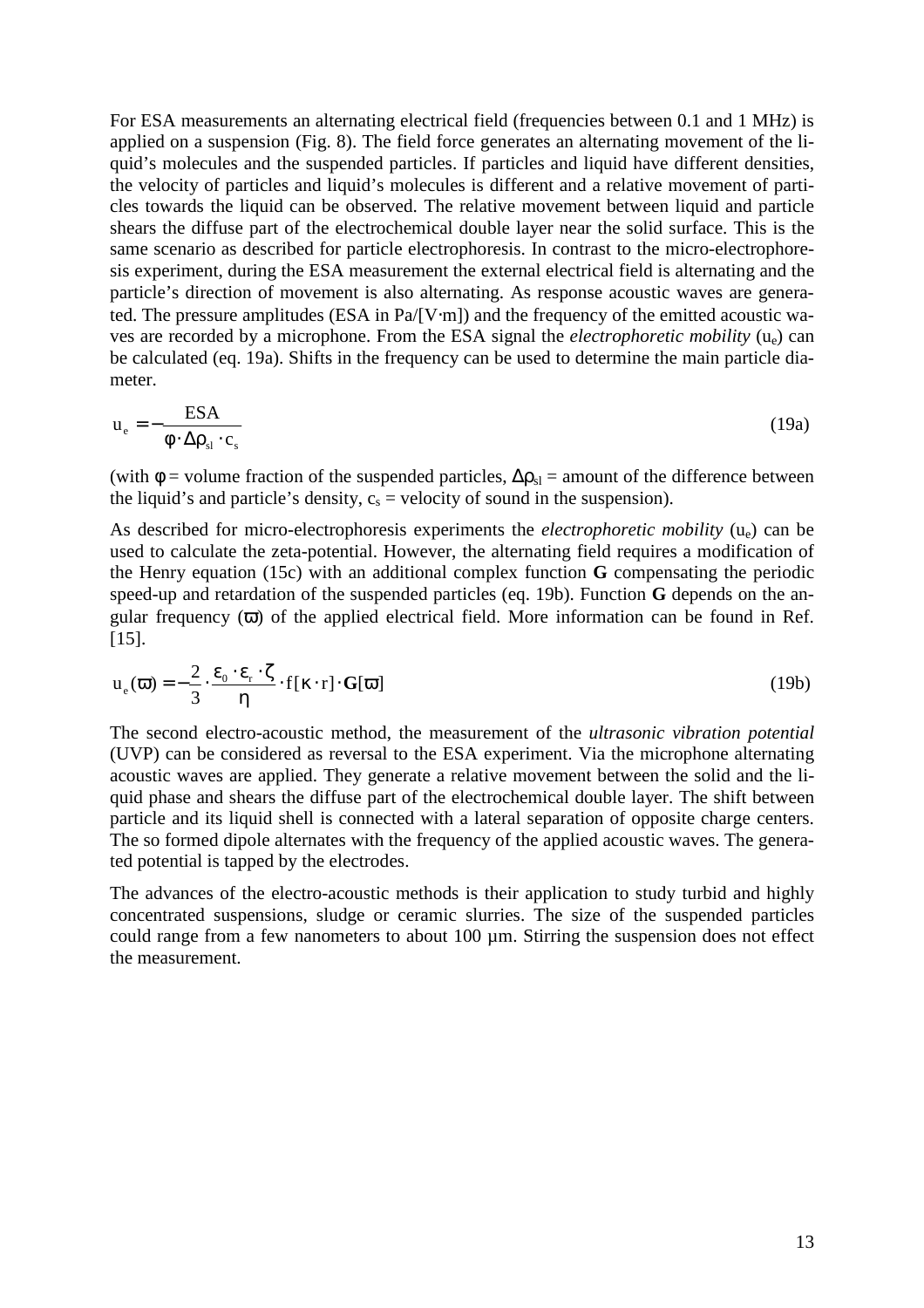#### *Interpretation of electrokinetic measurements*

As mentioned above, electrokinetic phenomena are always related to two-phases systems, where mostly one phase is a liquid and the second phase a solid. The build-up of the electrochemical double layer is the result of the properties of the *two* interacting phases. Hence, zetapotential values are never material constants or material properties neither for the solid nor the liquid. The zeta-potential can be considered as a *probe* to get information about the real double layer's build-up and can be successfully used to characterize the surface properties of the solid *in* contact with a liquid phase. To get qualitative and quantitative information of the kind of interactions between the solid surface and the liquid the properties, such as pH value or the concentration of salt ions ( $c^{\infty}$ <sub>ions</sub>) or other dissolved substances ( $c^{\infty}$ <sub>solv</sub>) were varied. The determined zeta-potential is the response on changes in the electrochemical double layer's build-up. Hence, for interpretation electrokinetic measurements it is necessary to record and discuss functions, such as  $\zeta = \zeta(pH)$ ,  $\zeta = \zeta(c_{\text{cons}})$  or  $\zeta = \zeta(c_{\text{solv}})$ .

### *Charge formation and charge formation mechanisms on solid surfaces*

Fig. 9 schematically shows functions  $\zeta = \zeta(pH)$ . The shape of three of them is very typical for surfaces having Bønsted acidic or/and Bønsted basic sites. The fourth function was recorded from a surface does not have dissociable surface groups, but adsorption centers for hydronium (H<sup>+</sup>) and hydroxyl (OH<sup>-</sup>) ions. The strong dependence of the zeta-potential values on the concentration of hydronium  $(H<sup>+</sup>)$  and hydroxyl (OH) ions (expressed as pH value) make sure that H<sup>+</sup> and OH<sup>-</sup> are *potential-determining ions* (pdi). Obviously, these ions control the charge density in the *slip plane*. Dissolved ions, which are not specifically adsorbed on the solid surface are called *indifferent ions.* These ions do not control the surface potential.

If hydronium ions  $(H<sup>+</sup>)$  are adsorbed on suitable surface sites (Bønsted basic groups) the surface charge becomes positive and the corresponding zeta-potential values have plus signs (Fig. 9a). The increase of the hydroxyl ion concentration propagates the deprotonation of the positively charged surface sites. The zeta-potential values decreases, cut the zero line at  $pH =$  $pH<sub>IEP</sub>$  (see below) and become negative as a result of OH<sup>-</sup> ion adsorption (Fig. 9a).



Fig. 9: Typical shapes of  $\zeta = \zeta(pH)$  plots for sample surfaces endowed with Bønsted basic sites (a), Bønsted acidic sites (b), coexisting Bønsted acidic and basic sites (c). Plot (d) is typical for *inert* surfaces having neither Bønsted acidic nor basic sites. The meaning of pH<sub>IEP</sub> (isoelectric point) at  $pH|_{\zeta=0}$  is explained below.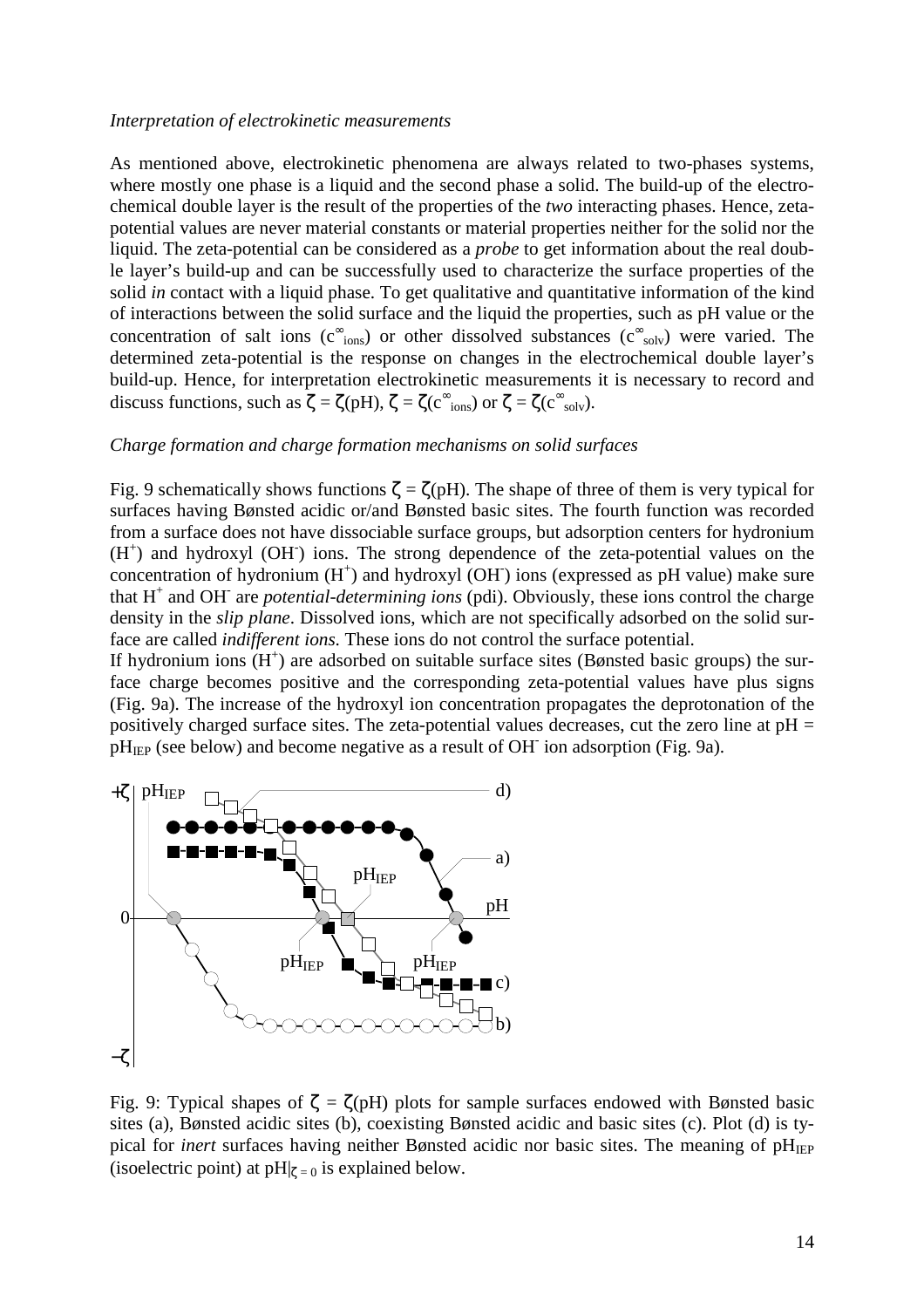Bønsted acidic sites attract hydroxyl ions (OH), which initiate dissociation reactions in a second step. The formed negative surface charges cause zeta-potential values with minus signs (Fig. 9b). With increasing the pH value the progress of dissociation reactions increases the amount of the zeta-potential values. However, on a sample surface the number of dissociable Bønsted acidic sites is limited. If all dissociable Bønsted acidic sites are dissociated the zetapotential remains constant and a plateau of the function  $\zeta = \zeta(pH)$  is observed (Fig. 9b).

Fig. 9c shows a typical function  $\zeta = \zeta(pH)$  of a sample surface containing Bønsted acidic as well as Bønsted basic sites. Its amphoteric character can be identified by the two clearly pronounced plateau levels indicating the hydronium ions adsorption and the dissociation of the basic functionalities.

Surfaces do not have Bønsted acid or base groups, such as many fluoropolymers, polyolefins and many other polymers are characterized by curves  $\zeta = \zeta(pH)$  as shown in Fig. 9d (gray line). Positive zeta-potential values result from the adsorption of hydronium ions. With increasing the pH value the increased number of OH<sup>-</sup> ions compensate the positive surface charge. The zeta-potential values decreases. At higher pH values the preferential OH- adsorption turns the surface net charge and the zeta-potential is negative. Of course, on the sample surface the number of adsorption sites is limited and the zeta-potential values should reach a plateau value. But all  $H^+$  and OH ions are wrapped by a water shell. On the hydrophobic surface the water molecules cannot be stabilized. Adsorbing ions oust their water molecules and increase more and more the surface charge density and the corresponding zeta-potential $[<sup>[n]</sup>$ .

As mentioned above, ion adsorption and dissociation reactions charge a solid surface. The charging mechanism can be studied by carrying out electrokinetic experiments in depends of pH. For such experiments an equilibrium between the solid and liquid phase is required and vice versa the pH-dependence of the calculated zeta-potential values contains information on the solid/liquid equilibrium (see Chapters *Single acid site dissociation model* and *Molar free enthalpies of ion adsorption, adsorption enthalpy and adsorption entropy*).

### *Isoelectric point and point of zero charge*

 $\overline{a}$ 

In Fig. 9 each function  $\zeta = \zeta(pH)$  is characterized by a pH value where the zeta-potential equals zero. This pH value is called *isoelectric point* (pH<sub>IEP</sub> = pH $|_{\zeta=0}$ ). In electrokinetic experiments  $pH<sub>IEP</sub>$  cannot be directly determined because all equations available to calculate the zeta-potential are discontinuous for  $\zeta = 0$ . Hence, pH<sub>IEP</sub> must be determined by interpolation. According to its definition the zeta-potential is the potential in the *slip plane* (see Chapter *Electrokinetic potential – zeta-potential*). Following the established double layer models the ion concentration of a *potential-determining ion* species j in the *slip plane* (c<sub>j</sub><sup>SP</sup>) can be described by a Boltzmann approach (eq. 4, if  $H^+$  and OH<sup>-</sup> are *potential-determining ions*,  $c_j$  can be expressed by pH,  $pH = -log_{10}[c_i]$ ).

$$
c_j^{SP} = c_j^{\infty} \cdot \exp\left[-\frac{z_j \cdot F \cdot \zeta}{R \cdot T}\right]
$$
 (4c)

At the pH<sub>IEP</sub> (where  $\zeta = 0$ ) the exponential function is one and  $c_j^{SP}$  equals the ion concentration in the bulk of the liquid  $(c_j^{\infty})$ . At pH<sub>IEP</sub> the surface can be uncharged and the *outer Helmholtz plane* does not contain an excess neither of positively nor negatively charged ions. In that case, the pH<sub>IEP</sub> equals the *point of zero charge* (pH<sub>pzc</sub>, see below). But, at pH<sub>IEP</sub> the

n The zeta-potential value can have a plus or minus sign. In both cases the potential is considered as a maximum value because a potential is the always the difference between two levels. At  $[x_{max}, \zeta_{max}]$  the difference becomes a maximum independently on the sign.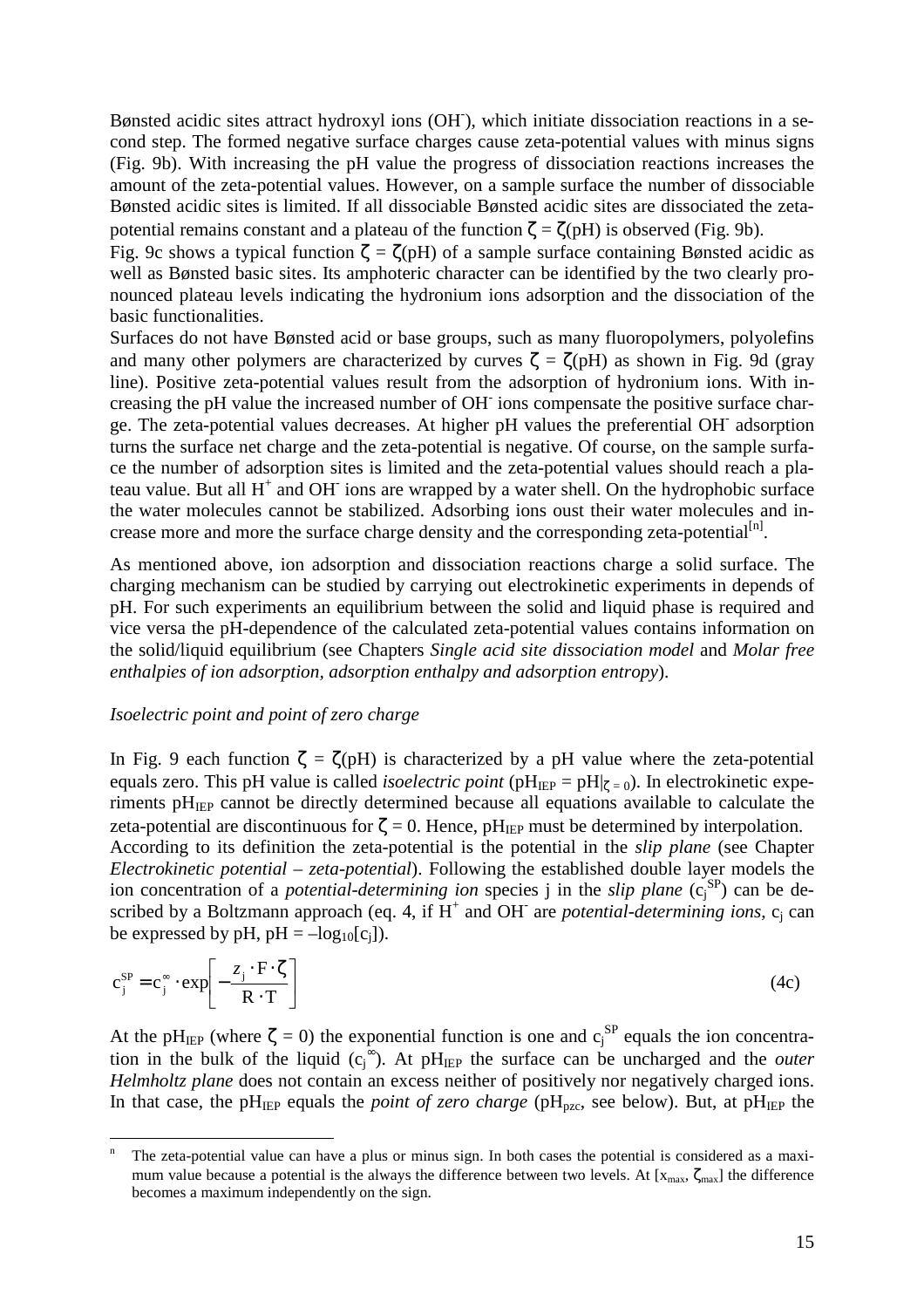*inner Helmholtz plane* (which can be considered as the solid surface) can also be charged and the immobile ions in the *outer Helmholtz plane* completely compensate the surface charges. If dissolved salt cations or anions contribute to the charge compensation (as *potential-determining ions* besides the *potential-determining*  $H^+$  or OH ions)  $p\overline{H}_{I\to P}$  and  $pH_{pzc}$  are different. The role of the accompanying salt ions can be tested by electrokinetic measurements in dependence on the salt concentration, such as pH-dependent measurements in  $1 \cdot 10^{-5}$ ,  $1 \cdot 10^{-4}$ ,  $1 \cdot 10^{-3}$  and 1⋅10-2 mol⋅l -1 KCl. Shifted pHIEP values indicate a specific adsorption and *potential-determining* properties of the electrolyte cations and/or anions.

The *point of zero charge* (pH<sub>pzc</sub>) is known from the colloidal chemistry. Accoding to Nernst's equation, the *point of zero charge* describes the state of an completely *uncharged* solid surface ( $\Psi^s = 0$ ), which is in contact with an aqueous electrolyte solution. It does not describe the charge distribution in a *slip plane* or in the *outer Helmholtz plane*. Usually, the  $pH_{pzc}$  values were determined by potentiometric titration experiments, which do not require a relative movement between the solid and the liquid phase. Potentiometric titrations are very useful to study adsorption/dissociation equilibriums and determine the number of surfaces sites, which can be charged. Comparisons of  $pH_{\text{IEP}}$  and  $pH_{\text{pzc}}$  allow to explain the mechanisms of solid surface charging.

### *Single acid site dissociation model* [16]

Many solid surfaces consisting of functional groups having a Bønsted acidic character. Hence, most materials can be found in the nature are characterized by a negative surface charge if they are in contact with aqueous solutions of low or moderate pH values. The dissociation equilibrium of the Bønsted acidic sites  $(A<sup>s</sup>-H)$  is described in the following equation:

$$
A^s - H + H_2O \longrightarrow A^{\Theta,s} + H_3O^{\Theta,SP} \tag{20}
$$

The dissociation equilibrium (20) is characterized by the dissociation constant  $K_a^{\dagger}$ :

$$
K_{a}^{\dagger} = \frac{[A^{\ominus}]^{s} \cdot [H_{3}O^{\oplus}]^{SP}}{[A-H]^{s}} \longrightarrow \frac{[A-H]^{s}}{[A^{\ominus}]^{s}} = \frac{[H_{3}O^{\oplus}]^{SP}}{K_{a}^{\dagger}}
$$
(21a)

(with  $[A^{\Theta}]^s$  = activity of the dissociated Bønsted acidic sites,  $[H_3O^{\Theta}]^{SP}$  activity of hydronium ions in the Stern plane,  $[A-H]$ <sup>s</sup> = activity of the Bønsted acidic surface sites)

According to eq. (4c in the Chapter *Isoelectric point and point of zero charge*) the activity of hydronium ions in the Stern plane can be expressed by a Boltzmann approach (eq. 21 b) and  $\overline{K}_a^{\dagger}$  can be transformed into the corresponding p $K_a$  value (eq. 21 c).

$$
[\mathbf{H}_3 \mathbf{O}^{\oplus}]^{SP} = [\mathbf{H}_3 \mathbf{O}^{\oplus}]^{\infty} \cdot \exp\left[-\frac{\mathbf{F} \cdot \zeta}{\mathbf{R} \cdot \mathbf{T}}\right] = \exp\left[-2.3 \cdot \mathbf{p} \mathbf{H}\right] \cdot \exp\left[-\frac{\mathbf{F} \cdot \zeta}{\mathbf{R} \cdot \mathbf{T}}\right]
$$
(21b)

$$
K_a^{\dagger} = \exp[-2.3 \cdot pK_a]
$$
 (21c)

The degree of dissociation  $\alpha$  is the ratio of the activity of dissociated Bønsted acidic surface sites  $[A^{\ominus}]^s$  and the activities of all Bønsted acidic surface sites  $([A^{\ominus}]^s + [A-H]^s)$ :

$$
\alpha = \frac{[A^{\ominus}]^{s}}{[A-H]^{s} + [A^{\ominus}]^{s}} \longrightarrow \frac{1}{\alpha} = \frac{[A-H]^{s}}{[A^{\ominus}]^{s}} + 1 = \frac{[H_{3}O^{\oplus}]^{SP}}{K_{a}^{\dagger}} + 1
$$
(22a)

With eqs. (21b) and (21c) we get: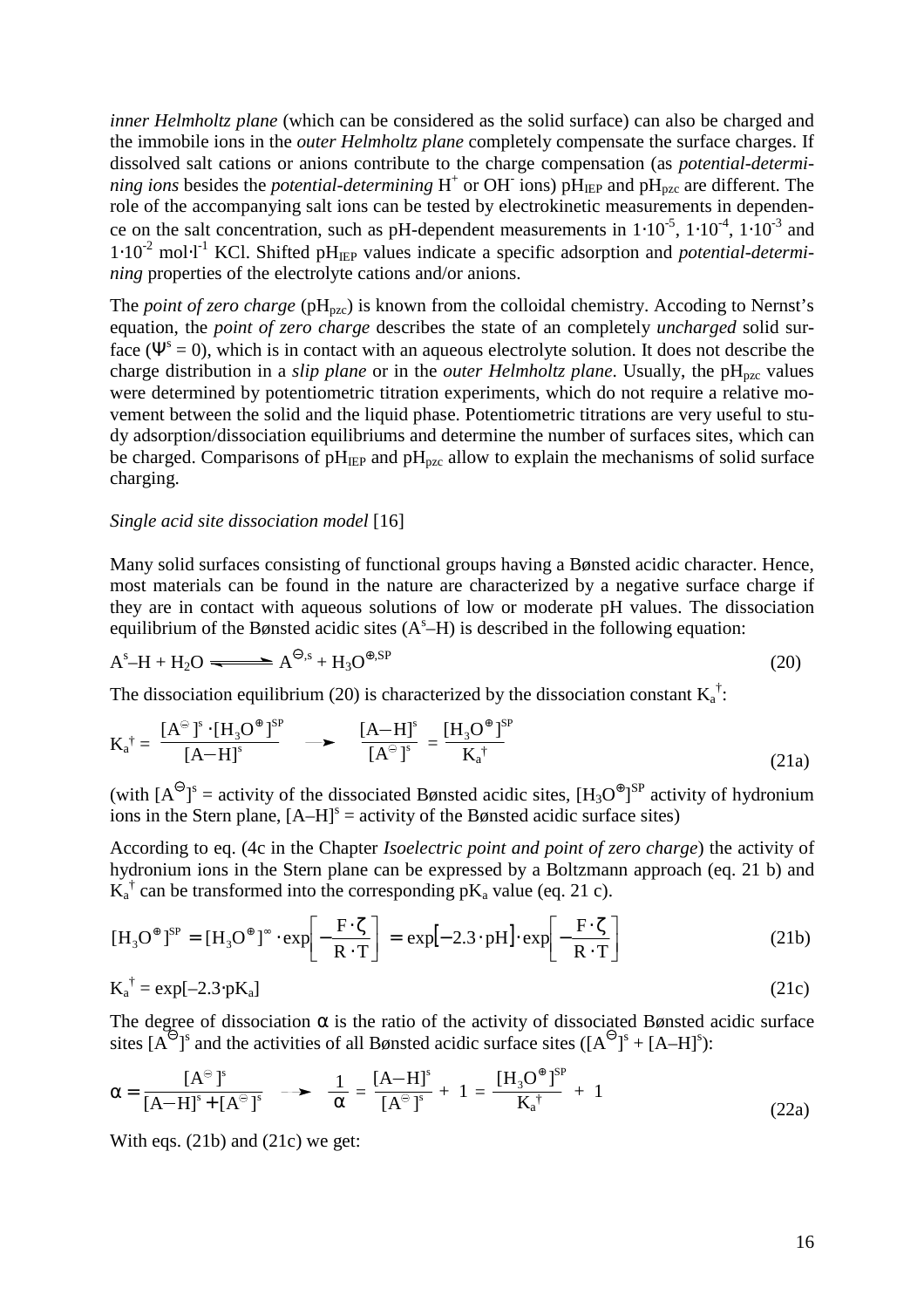$$
\alpha = \frac{1}{1 + \exp\left[-2.3 \cdot (pH - pK_a) - \frac{F \cdot \zeta}{R \cdot T}\right]}
$$
(22b)

The sum of all charge densities in the electrochemical double layer must be zero (condition of charge neurality):

$$
\sigma^{\text{diff}} + \sigma^{\text{HIP}} + \sigma^{\text{OHP}} = \sigma^{\text{diff}} + \sigma^{\text{SP}} = 0 \quad \longrightarrow \quad -\sigma^{\text{diff}} = \sigma^{\text{SP}}
$$
(23)

In the case of univalently charged surface sites  $A^{\Theta,s}$  the charge density in the Stern plane ( $\sigma^{SP}$ ) can be expressed by the product of the number of the dissociated species  $\alpha \cdot N_a$  and their charge  $e_0$  (with  $N_a$  = number of acidic surface sites,  $e_0$  = elementary charge). Employing the Gouy-Chapman approach ( $\Psi^i \approx \zeta$ ) the charge density in the diffuse layer ( $\sigma^{diff}$ ) can be expressed by:

$$
\sigma^{\text{diff}} = \sqrt{8 \cdot \varepsilon_0 \cdot \varepsilon_r \cdot c^{\infty} \cdot R \cdot T} \cdot \sinh\left[-\frac{F \cdot \zeta}{2 \cdot R \cdot T}\right] = \alpha \cdot N_a \cdot e_0 \tag{24}
$$

As mentioned in the Chapter *Charge formation and charge formation mechanisms on solid surface* the dissociation of Bønsted acidic surface sites are propagated with increasing the pH value in the liquid phase. If all dissociable groups are dissociated ( $\alpha = 1$ ) the zeta-potential values remain constant and a plateau  $[\zeta^{\text{const}} = \zeta(pH)|_{\alpha=1}]$  can be observed (Fig. 9b). From eq. (24) we get:

$$
N_a = \frac{1}{e_0} \cdot \sqrt{8 \cdot \varepsilon_0 \cdot \varepsilon_r \cdot c^{\infty} \cdot R \cdot T} \cdot \sinh\left[-\frac{F \cdot \zeta^{\text{const}}}{2 \cdot R \cdot T}\right]
$$
(25)

Eq. (25) can be used to calculate the number of Bønsted acidic surface sites on a solid surface. For the determination of  $N_a$  electrokinetic experiments in dependence on pH are required. The combination of eqs. (22b), (24) and (25) gives an equation, which can be used to calculate the acid strength of a solid surface:

$$
\frac{\sqrt{8 \cdot \varepsilon_0 \cdot \varepsilon_r \cdot c^{\infty} \cdot R \cdot T} \cdot \sinh\left[-\frac{F \cdot \zeta^{\text{const}}}{2 \cdot R \cdot T}\right]}{1 + \exp\left[-2.3 \cdot (pH - pK_a) - \frac{F \cdot \zeta}{R \cdot T}\right]} = \sqrt{8 \cdot \varepsilon_0 \cdot \varepsilon_r \cdot c^{\infty} \cdot R \cdot T} \cdot \sinh\left[-\frac{F \cdot \zeta}{2 \cdot R \cdot T}\right]
$$
(26a)  

$$
pK_a = pH + 0.434 \cdot \left\{\frac{F \cdot \zeta}{R \cdot T} + \ln\left[\frac{\sinh\left[-\frac{F \cdot \zeta^{\text{const}}}{2 \cdot R \cdot T}\right]}{1 + \frac{F \cdot \zeta}{2 \cdot R \cdot T}\right] - 1\right\}
$$
(26b)

The knowledge of the zeta-potential plateau value ( $\zeta^{\text{const}}$ ) and the use of pairs of variates [pH; ζ] from electrokinetic measurements gives a function  $pK_a = pK_a(pH)$ . A solid surface endowed with Bønsted acidic surface sites can be considered as a polyacid. Each acidic surface group has a corresponding  $pK_a$  value. The  $pK_a$  value of the most acidic surface group can be considered as *intrinsic* or non-electrostatic  $pK_a$  value of the solid surface. During the dissociation of this most acidic group one negative surface charge is generated. This charge influences the adsorption of the second OH<sup>-</sup> ion, which is necessary to dissociate the second surface group. The additional electrostatic repulsion (electrostatic interaction) shifts the  $pK_a$  value for the second dissociation slightly to a higher value. The high number of dissociable surface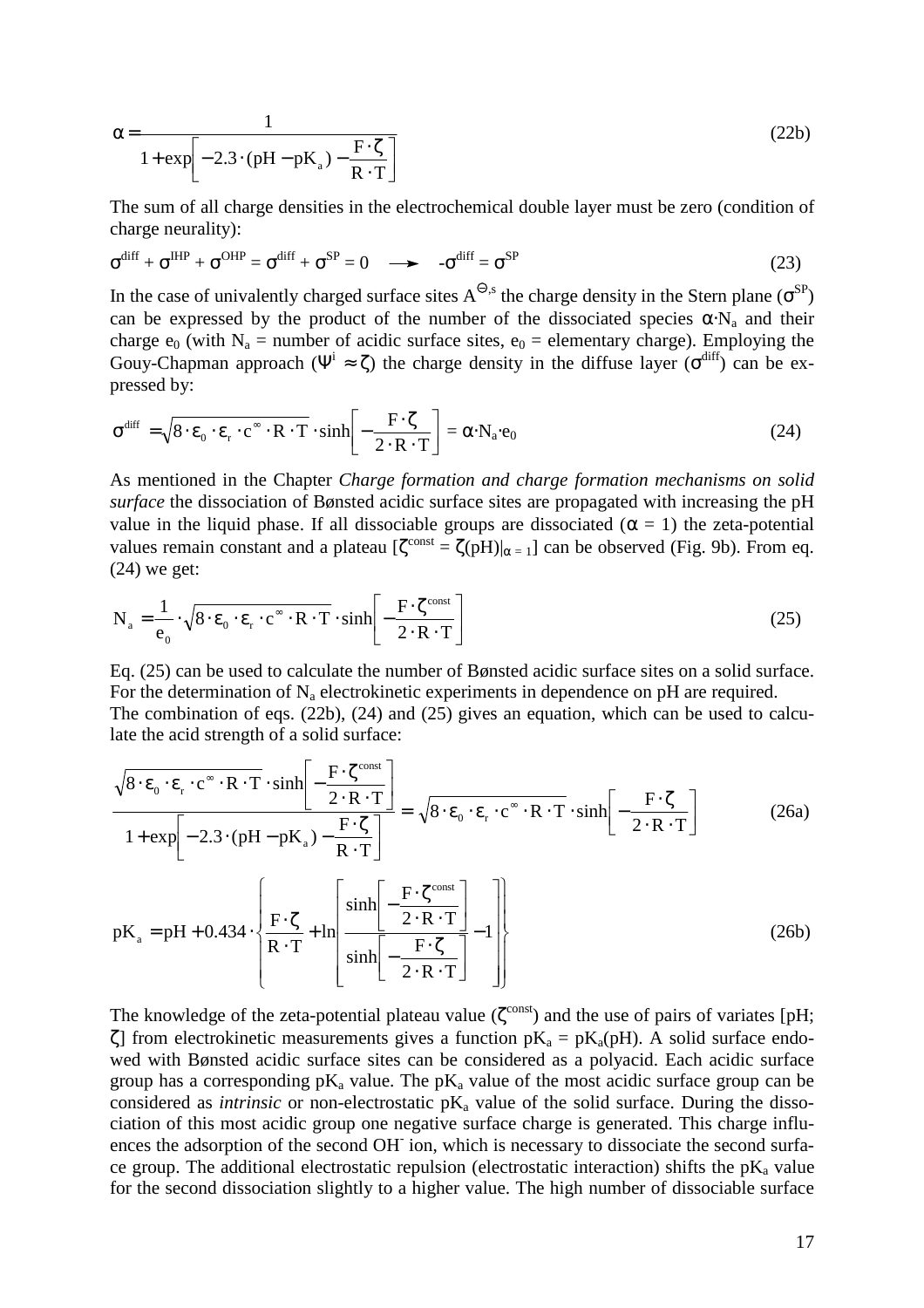sites and the number of negative surface charges increasing with the dissociation's progress results in the pH-dependence of  $pK_a$ .

### *Molar free enthalpies of ion adsorption, adsorption enthalpy and adsorption entropy*

Electrokinetic experiments can be carried out in dependence on the concentration of a salt or an other substance (e.g. ionic surfactants) dissolved in water. Fig. 10 shows typical functions  $\zeta = \zeta(x)$ , where x is the molar fraction of the dissolved ions.



Fig. 10: Typical shapes of  $\zeta = \zeta(x)$  plots in dependence on the valence of electrolyte ions [valence of cations : valence of anions = 4 : 1 (a); 3 : 1 (b); 2 : 1 (c); 1 : 1 (d)]. Figure according to Jacobasch [17].

Some of the  $\zeta = \zeta(x)$  functions shown in Fig. 10 are characterized by the appearing of a turning point  $[x_{max}, \zeta_{max}]^{[n, page 15]}$ . In the literature, the real existence of a turning point is very controversially discussed. According to the simple Stern theory a different number of ions near the solid surface and the liquid's bulk phase is required to generate an electrical potential. In a liquid, which is not able to provide charge carriers electrokinetic phenomena cannot be observed. Liquids with a high concentration of ions have nearly the same number of ions in their bulk phase as present in the electrochemical double layer. A potential cannot be generated and no electrokinetic phenomena are observed (compression of the electrochemical double layer). Between the two ultimate states (no any charge carriers vs. to much charge carriers) where the zeta-potential has to be zero, the zeta-potential is different of zero and must pass a turning point.

Ions adsorbed in the immobile layer contribute to the charge density  $(\sigma^i)$  of that layer. In eq. (13) the potential ( $\Psi^i$ ) in the z<sup>i</sup> layer can be approximated by the zeta-potential ( $\zeta$ ):

$$
\sigma^{i} = F \cdot N \cdot \left[ \frac{1}{1 + \frac{1}{x} \cdot \exp\left[\frac{\Phi_{\oplus} + F \cdot \zeta}{R \cdot T}\right]} - \frac{1}{1 + \frac{1}{x} \cdot \exp\left[\frac{\Phi_{\ominus} - F \cdot \zeta}{R \cdot T}\right]} \right]
$$
(13a)

The turning points  $[x_{\text{max}}, \zeta_{\text{max}}]$  in the  $\zeta = \zeta(x)$  functions are characterized by  $(d\zeta/dx) = 0$ . The differentiation of eq. (13a) gives two eqs. (27a) and (27b) containing the non-electrostatic adsorption free enthalpies of cations ( $\Phi_{\oplus}$ ) and anions ( $\Phi_{\ominus}$ ) [6].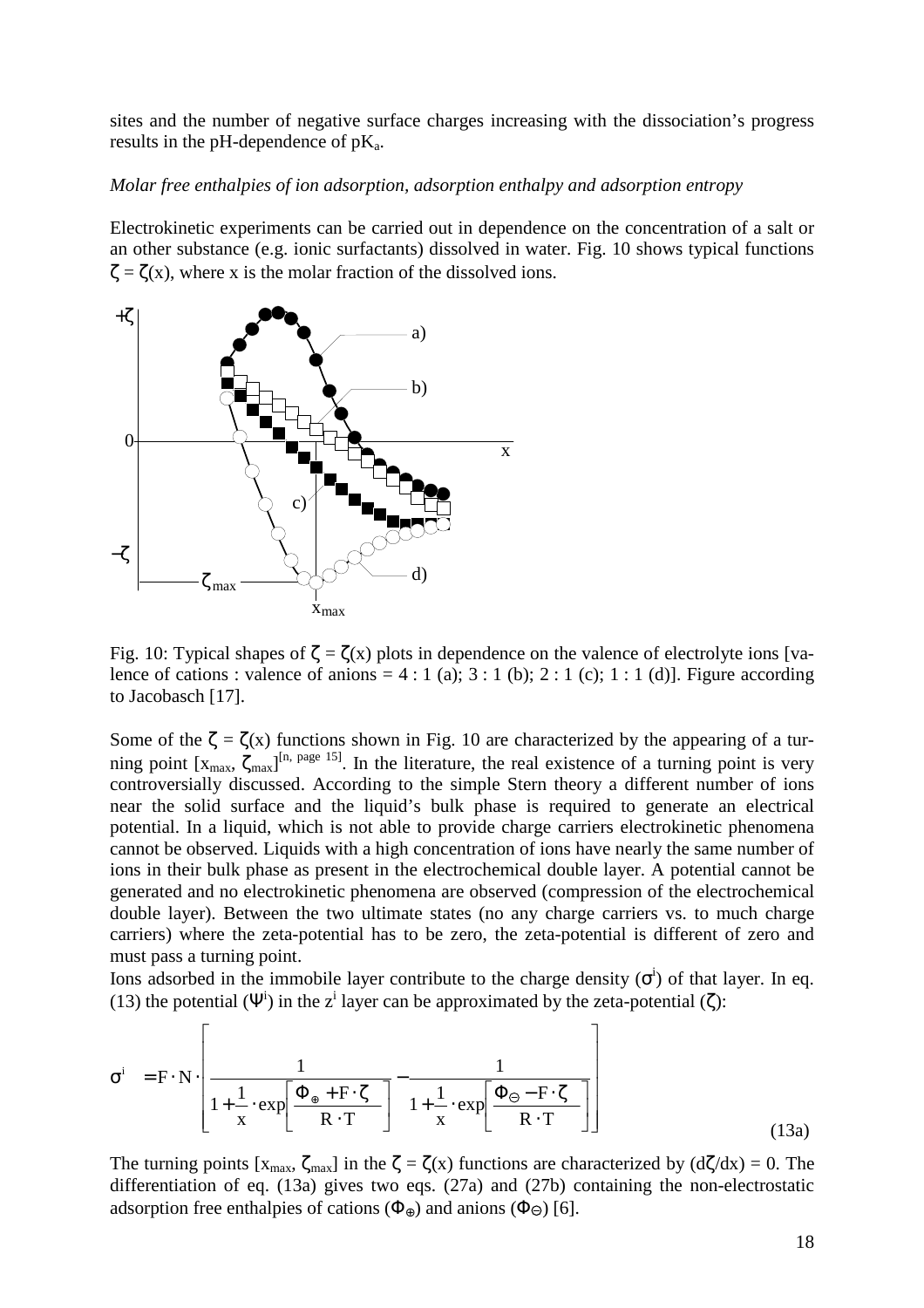$$
\Phi_{\oplus} + \Phi_{\ominus} = 2 \cdot R \cdot T \cdot \lg [x_{\text{max}}]
$$
\n(27a)

$$
\Phi_{\oplus} - \Phi_{\ominus} = 2 \cdot F \cdot \zeta_{\text{max}} \tag{27b}
$$

In the state of equilibrium the *molar adsorption free enthalpy* of the ion species j ( $\Delta_{ads}G_i^{\ominus}$ ) is the sum of the ions' non-electrostatic or *intrinsic* adsorption free enthalpy  $(\Phi_i)$  and the electrostatic contribution  $v_j$ : F⋅ζ, where ζ depends on pH and concentration (x) of the liquid phase.

$$
\Delta_{\text{ads}} G_j^{\ominus} (pH, x)|_{\text{eq}} = \Phi_j + v_j \cdot F \cdot \zeta(pH, x) \tag{28}
$$

$$
\Delta_{\text{ads}} G_j \triangleq (pH, x)|_{\text{eq}} = -R \cdot T \cdot \ln \left[ K_{\text{ads}}^{\dagger} \right]_{\text{eq}}
$$
\n(29)

Van't Hoff's reaction isotherm (eq. 29) shows the relationship between the *molar adsorption free enthalpy* and the equilibrium constant  $K_{ads}^{\dagger}$ . As mentioned above (Chapter *Single acid site dissociation model*) the dependence of the zeta-potential on the concentration of the *potential-determining ions*, e.g. pH and/or x, results in a concentration dependence of the *molar adsorption free enthalpies* and the equilibrium constants.

Employing the fundamental thermodynamic potential function (eq. 30) the *molar adsorption enthalpy* ( $\Delta_{ads}H_i^{\ominus}$ ) as well as the *molar adsorption entropy* ( $\Delta_{ads}S_i^{\ominus}$ ) of the ion species j can be determined from temperature-dependent electrokinetic experiments.

$$
\Delta_{\text{ads}} G_j \ominus = \Delta_{\text{ads}} H_j \ominus -T \cdot \Delta_{\text{ads}} S_j \ominus \tag{30}
$$

- [1] Reuss, F.F.: *Notice sur un nouvel effet de l'électricité galvanique.* Mémoires de la Société Impériale des Naturalistes de l'Université Impériale de Moscou 2 (1809) 327-336. Reuss, F.F.: *Effectuum chemicorum electricitatis galvanicae historia.* Comment. Soc. Physico-Med. Mosqu. 1 (1808).
- [2] Quincke, G.H.: *Ueber eine neue Art electrischer Ströme*. Ann. Phys. Chem. 107 (1859) 1-47.
- [3] Helmholtz, H.: *Studien über elektrische Grenzflächen.* Ann. Phys. Chem., Neue Folge 7 (1879) 337-382.
- [4] Gouy, M.: *Sur la constitution de la charge électrique à la surface d'un électrolyte*. J. de Physique Théorique et Appliquée 9 (1910) 457-468.
- [5] Chapman, D.J.: *A contribution to the theory of electrocapillarity*. Philos. Mag. 25 (1913) 475-481.
- [6] Stern, O.: *Zur Theorie der elektrolytischen Doppelschicht.* Zeitschrift für Elektrochemie 30 (1924) 508-516.
- [7] Grahame, D.C.: *The electrical double layer and the theory of electrocapillarity*. Chem. Rev. 41 (1947) 441-501.
- [8] Lyklema, J.: *What does a zeta-potential actually mean?* 3<sup>rd</sup> International Conference on Colloid Chemistry and Physicochemical Mechanics. 24.06.-28.06.2008, Moscow (Russia).
- [9] Freundlich, H.M.F.: *Colloid and Capillary Chemistry*. Methuen and Co. Ltd., London (1926).
- [10] Debye, P.; Hückel, E.: *Bemerkungen zu einem Satze über die kataphoretische Wanderungsgeschwindigkeit suspendierter Teilchen.* Physikalische Zeitschrift 25 (1924) 49-52.
- [11] Henry, D.C.: *The cataphoresis of suspended particles. Part I. The equation of cataphoresis.* Proceedings of the Royal Society (London), A 133 (1931) 106-129.
- [12] Smoluchowski, M.: *Contribution à la théorie de l'endosmose électrique et de quelques phénomènes corrélatifs*. Bulletin international de l'Académie des Sciences de Cracovie 8 (1903) 182-200.
- [13] Jacobasch, H.J.; Simon, F.; Werner, C.; Bellmann, C.: *Bestimmung des Zetapotentials aus Strömungspotential- und Strömungsstrommessungen.* Technisches Messen: Sensoren, Geräte, Systeme 63 (1996) 447-452